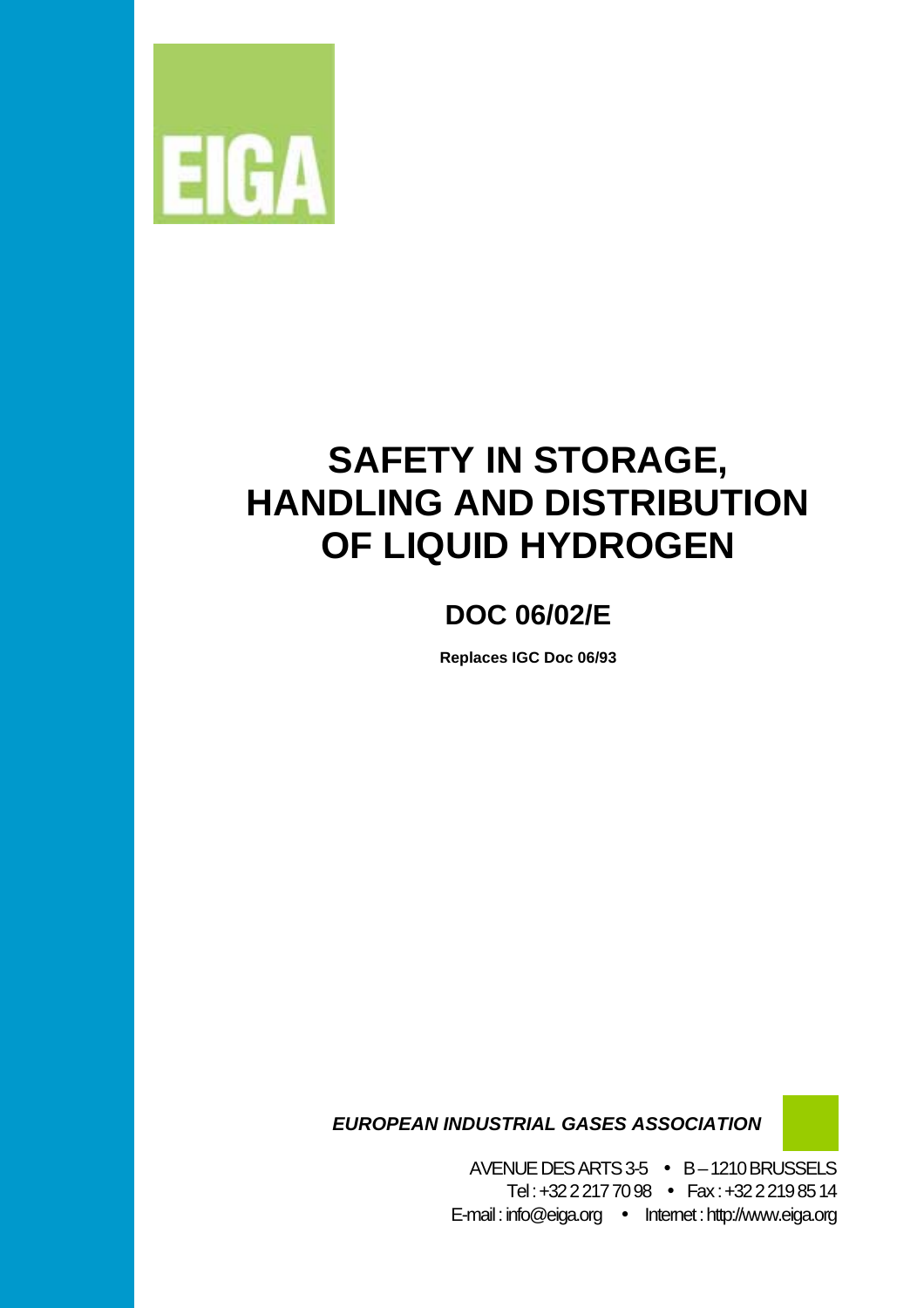

# **SAFETY IN STORAGE, HANDLING AND DISTRIBUTION OF LIQUID HYDROGEN**

### **KEYWORDS**

- FIRE
- HAZARD
- **HYDROGEN**
- **INSPECTION**
- **LEGISLATION**
- PRESSURE VESSEL
- **PREVENTION**
- SAFETY
- **STORAGE**
- **TRANSPORTATION**
- WORK PERMIT
- LIQUID

# **Disclaimer**

All technical publications of EIGA or under EIGA's name, including Codes of practice, Safety procedures and any other technical information contained in such publications were obtained from sources believed to be reliable and are based on technical information and experience currently available from members of EIGA and others at the date of their issuance.

While EIGA recommends reference to or use of its publications by its members, such reference to or use of EIGA's publications by its members or third parties are purely voluntary and not binding.

Therefore, EIGA or its members make no guarantee of the results and assume no liability or responsibility in connection with the reference to or use of information or suggestions contained in EIGA's publications.

EIGA has no control whatsoever as regards, performance or non performance, misinterpretation, proper or improper use of any information or suggestions contained in EIGA's publications by any person or entity (including EIGA members) and EIGA expressly disclaims any liability in connection thereto.

EIGA's publications are subject to periodic review and users are cautioned to obtain the latest edition.

EIGA 2002 - EIGA grants permission to reproduce this publication provided the Association is acknowledged as the source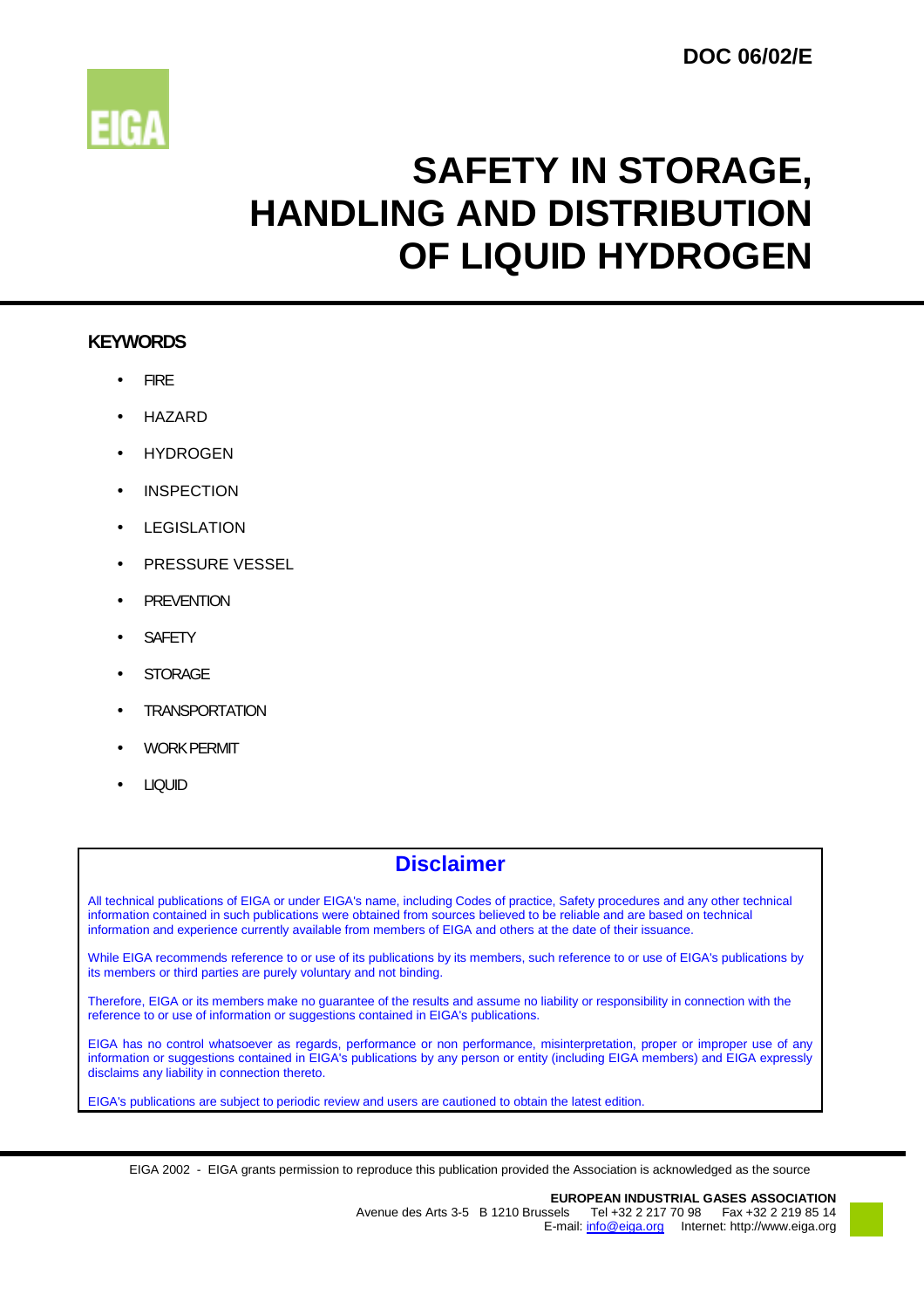# **Table of Contents**

| 1 |                       |                                                                             |  |
|---|-----------------------|-----------------------------------------------------------------------------|--|
| 2 |                       |                                                                             |  |
| 3 |                       |                                                                             |  |
|   | 3.1<br>3.2            |                                                                             |  |
|   | 3.3<br>3.4            |                                                                             |  |
|   | 3.5                   |                                                                             |  |
| 4 |                       |                                                                             |  |
|   | 4.1<br>4.1.1<br>4.1.2 |                                                                             |  |
|   | 4.1.3<br>4.1.4        |                                                                             |  |
|   | 4.1.5                 |                                                                             |  |
|   | 4.1.6<br>4.1.7        |                                                                             |  |
|   | 4.1.8<br>4.1.9        |                                                                             |  |
|   | 4.1.10<br>4.1.11      |                                                                             |  |
|   | 4.1.12                |                                                                             |  |
|   | 4.2<br>4.2.1          |                                                                             |  |
|   | 4.2.2<br>4.2.3        |                                                                             |  |
|   | 4.3                   |                                                                             |  |
|   | 4.3.1<br>4.3.2        |                                                                             |  |
|   | 4.3.3<br>4.3.4        |                                                                             |  |
|   | 4.3.5<br>4.4          |                                                                             |  |
|   | 4.5                   |                                                                             |  |
|   | 4.5.1                 |                                                                             |  |
|   | 4.6<br>4.6.1          |                                                                             |  |
|   | 4.6.2                 |                                                                             |  |
|   | 4.6.3<br>4.6.4        | Process and instrumentation diagram (P&ID specific to the installation)  13 |  |
|   | 4.6.5                 |                                                                             |  |
| 5 | 5.1                   |                                                                             |  |
|   | 5.1.1                 |                                                                             |  |
|   | 5.1.2<br>5.1.3        |                                                                             |  |
|   | 5.1.4<br>5.1.5        |                                                                             |  |
|   | 5.1.6                 |                                                                             |  |
|   | 5.2<br>5.3            |                                                                             |  |
| 6 |                       |                                                                             |  |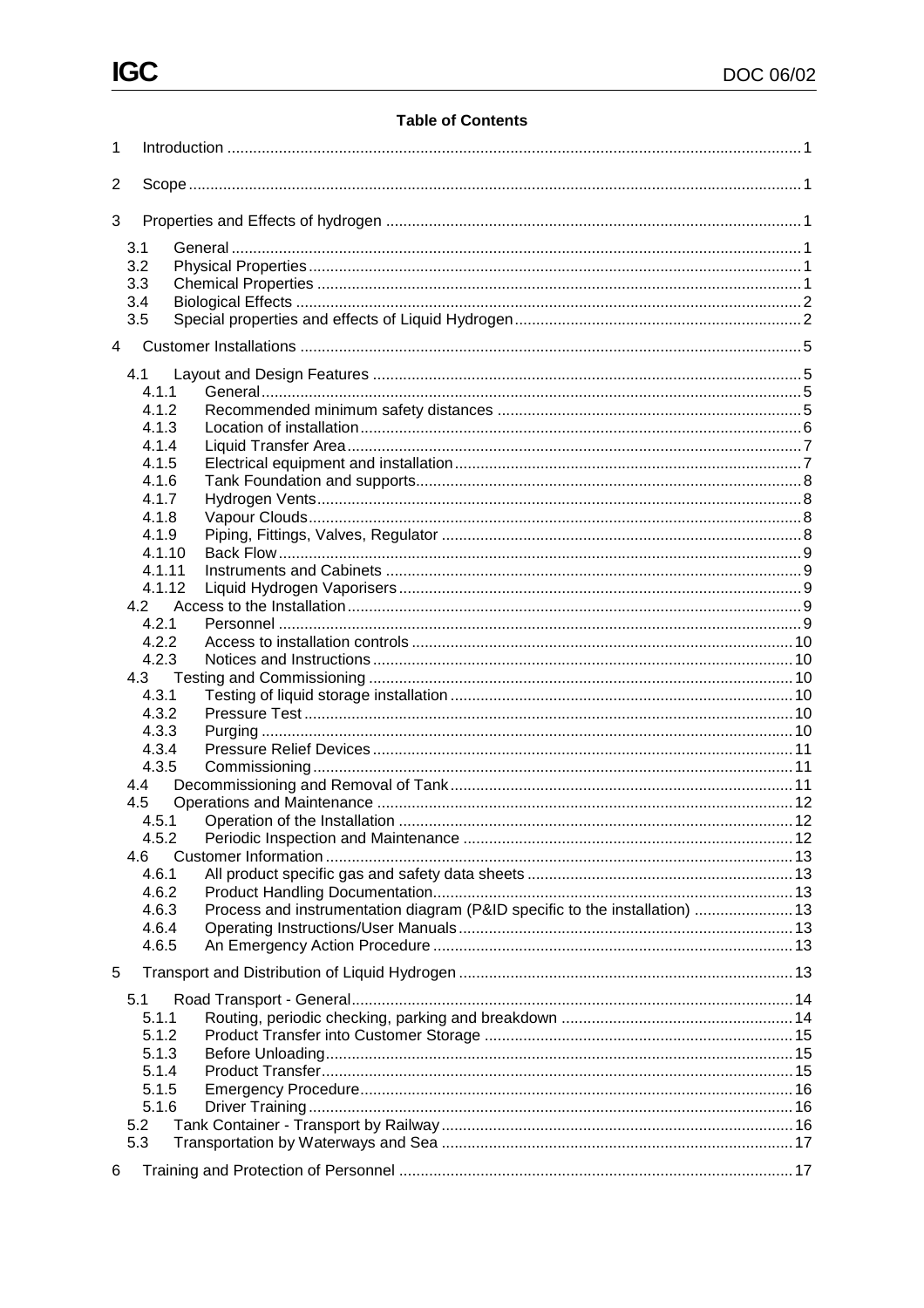| 62 |  |
|----|--|
|    |  |
|    |  |
|    |  |
|    |  |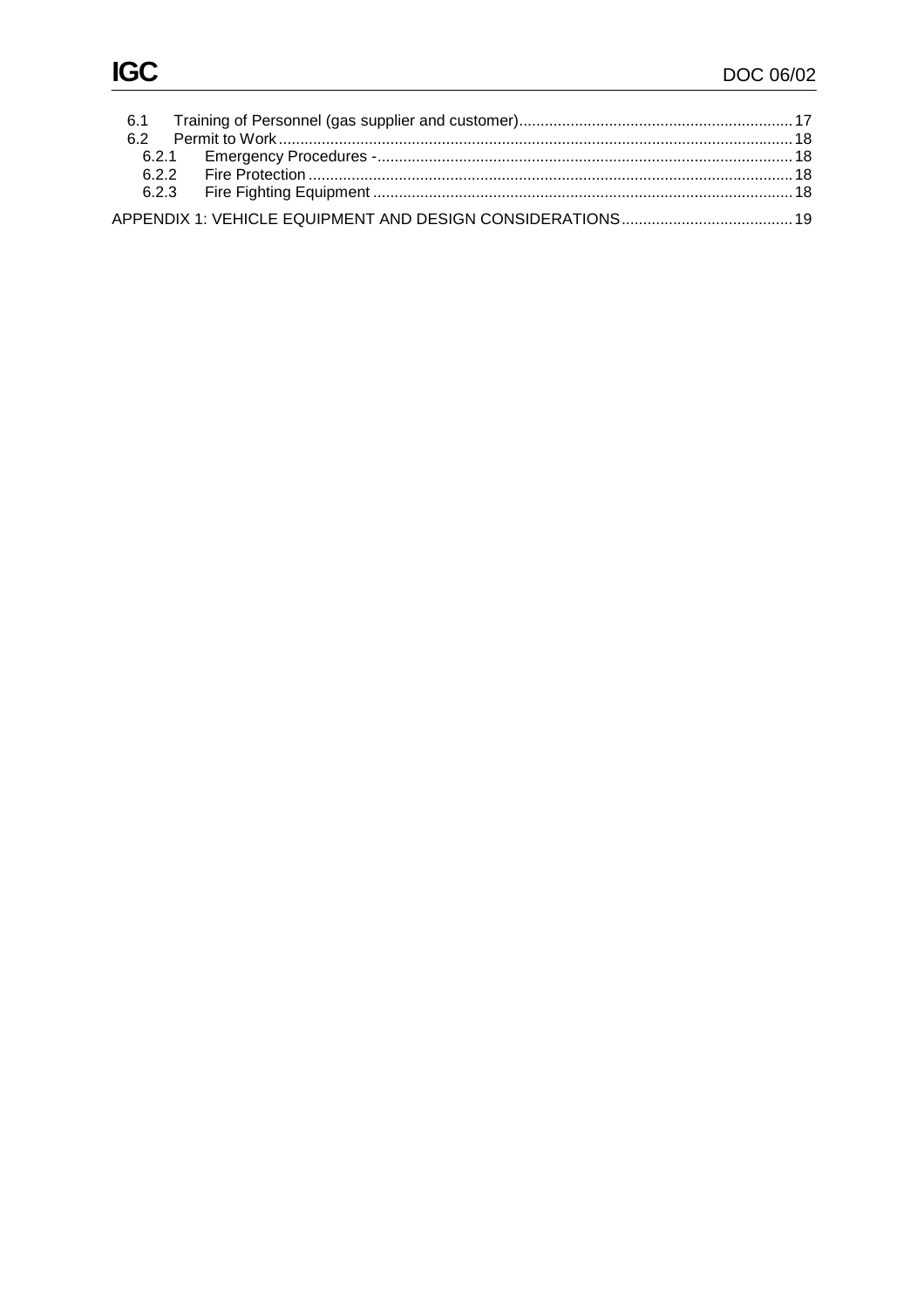#### **1 Introduction**

Because of the growth in the availability and use of liquid hydrogen in Europe, the European Industrial Gases Association (EIGA) has recognised the need to publish a Code of Practice addressing safety in storage, handling and distribution of Liquid Hydrogen.

This EIGA document is intended as a Code of Practice for the guidance of companies directly associated with the installation of liquid hydrogen storage at the user's premises and the distribution of liquid hydrogen by road, rail and sea transport.

Because of the particular properties of liquid hydrogen, certain precautions must be taken and certain rules must be followed - these are described in this Code of Practice.

#### **2 Scope**

A liquid hydrogen storage installation on a user's premises is defined for the purpose of this code of practice (COP) as the installed liquid storage tank. This COP applies to the layout, design and operation of such fixed storages and the transportation of liquid hydrogen in bulk form by tankers or tank containers, by road, sea and rail, to fixed storages at user's premises. Portable containers, such as pallet tanks and liquid cylinders, are excluded from the scope of this document.

#### **3 Properties and Effects of hydrogen**

#### **3.1 General**

Liquid hydrogen has the UN number 1966.

Liquid hydrogen is invariably accompanied by a certain amount of gaseous hydrogen. For this reason it is necessary to consider properties of both liquid and gaseous hydrogen. The most important properties of hydrogen are summarised in table 1.

#### **3.2 Physical Properties**

Hydrogen is the least dense of all gases. At normal temperature and pressure the density of gaseous hydrogen is one fourteenth that of air. Due to its low density gaseous hydrogen tends to rise and diffuse rapidly in the air. Hydrogen can therefore collect in the roof spaces of buildings. Hydrogen can diffuse rapidly through certain porous materials or systems with small openings, which would normally be gastight with respect to air or other gases.

At ambient temperature gaseous hydrogen (contrarily to most other gases) is heated by throttled expansion. The temperature rise is only small and this alone cannot cause self-ignition. The thermal conductivity of hydrogen is much higher than that of other gases. This influences combustion behaviour (e.g. burning velocity).

#### **3.3 Chemical Properties**

Hydrogen is not significantly reactive. Hydrogen is not corrosive but depending on temperature, pressure and other conditions it may cause embrittlement of certain steels.

From the chemical point of view, hydrogen is a reducing agent. Hydrogen is flammable and therefore presents a possible explosion hazard.

Hydrogen is easily ignited; its minimum ignition energy is very low. In practice hydrogen venting or leaking to atmosphere, particularly from a pressure source can ignite due to electrostatic or selfigniting impurities in the hydrogen.

Hydrogen burns with a hot flame. Burning hydrogen produces no soot. Therefore the flame is pale, colourless and almost invisible in daylight. The heat radiated by a hydrogen flame is relatively low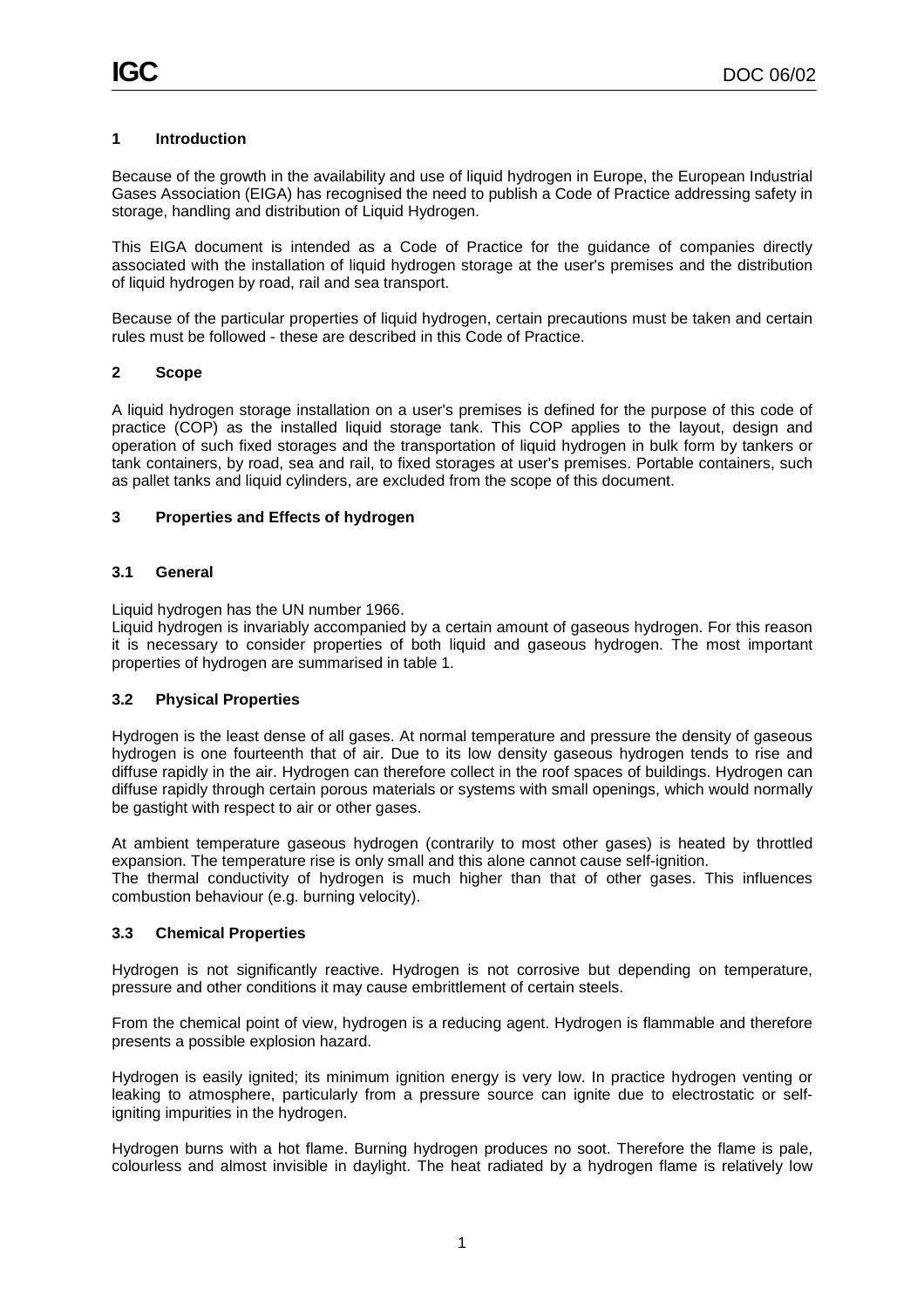(only 10 percent that of propane). Therefore a hydrogen flame gives little warning of its presence either by sight or heat.

The range of flammability both in air and oxygen is wide. Confined mixtures of hydrogen and air or oxygen explode very strongly and may detonate. An unconfined gas cloud explosion of hydrogen is very unlikely to occur and up to date such a detonation has not been observed.

Hydrogen flames, especially those emanating from a high-pressure source, are extremely difficult to extinguish. The best way of extinguishing is to shut off the flow.

#### **3.4 Biological Effects**

Hydrogen is colourless (transparent), odourless and tasteless and therefore not detectable by the human senses. Hydrogen is not toxic but can act as an asphyxiant by displacing the oxygen in the surrounding air.

Breathing a pure hydrogen atmosphere will produce immediate loss of consciousness and almost immediate death. The amount of hydrogen necessary to produce dangerous oxygen deficiency is significantly higher than the lower flammability limit. Therefore the primary risk of hydrogen is not asphyxiation but fire and explosion.

Liquid hydrogen has special effects on the human body (see below).

#### **3.5 Special properties and effects of Liquid Hydrogen**

Liquid hydrogen is colourless and odourless. Its density is one fourteenth that of water. Liquid hydrogen is extremely cold -and except for helium- has the lowest boiling point of all gases.

Hydrogen consists of ortho-hydrogen and para-hydrogen. These forms have differences in physical but not in chemical properties. At the temperature of liquid hydrogen ortho-hydrogen tends to convert into para-hydrogen. This conversion liberates heat, which encourages evaporation. However, commercial liquid hydrogen mainly consists of para-hydrogen.

Liquid hydrogen and also the cold "boil off' gas, evolving from the liquid, can produce severe burns (similar to thermal burns) upon contact with skin. Delicate tissue, such as those of the eyes can be injured by exposure to the cold gas or splashed liquid in a brief period of time, which would normally be too short to affect the skin of the hands or face. Contact between unprotected parts of the body with uninsulated piping or vessels containing liquid hydrogen can cause the flesh to stick and tear.

Liquid hydrogen and cold "boil off' gas can cause many common materials such as carbon steel, plastic or rubber to become brittle and prone to fracture under stress.

At the temperature of liquid hydrogen all gases, except helium, condense and then solidify. Such solid particles can plug restricted areas such as valves and orifices, which could lead to a failure of, flow and/or pressure increase. Furthermore, condensed or solidified air in liquid hydrogen is a potential explosion hazard.

Liquid hydrogen has a very low heat of vaporisation (related to a volume basis). Therefore a small heat input (e.g. inserting solids or liquids at room temperature) will create a violent evolution of gas and splashing of liquid.

Liquid hydrogen in poorly insulated or uninsulated containers and piping will liquefy the surrounding air. Due to the different boiling points of nitrogen and oxygen condensed air is oxygen-enriched and can cause a fire risk.

Liquid hydrogen, spilled to the atmosphere evaporates rapidly. One litre of liquid hydrogen gives approximately 850 litres of gaseous hydrogen at ambient conditions.

Cold boil-off hydrogen is a little denser than air and may accumulate in pits and trenches, for short periods depending on temperature and quantity. After that hydrogen rises and diffuses rapidly.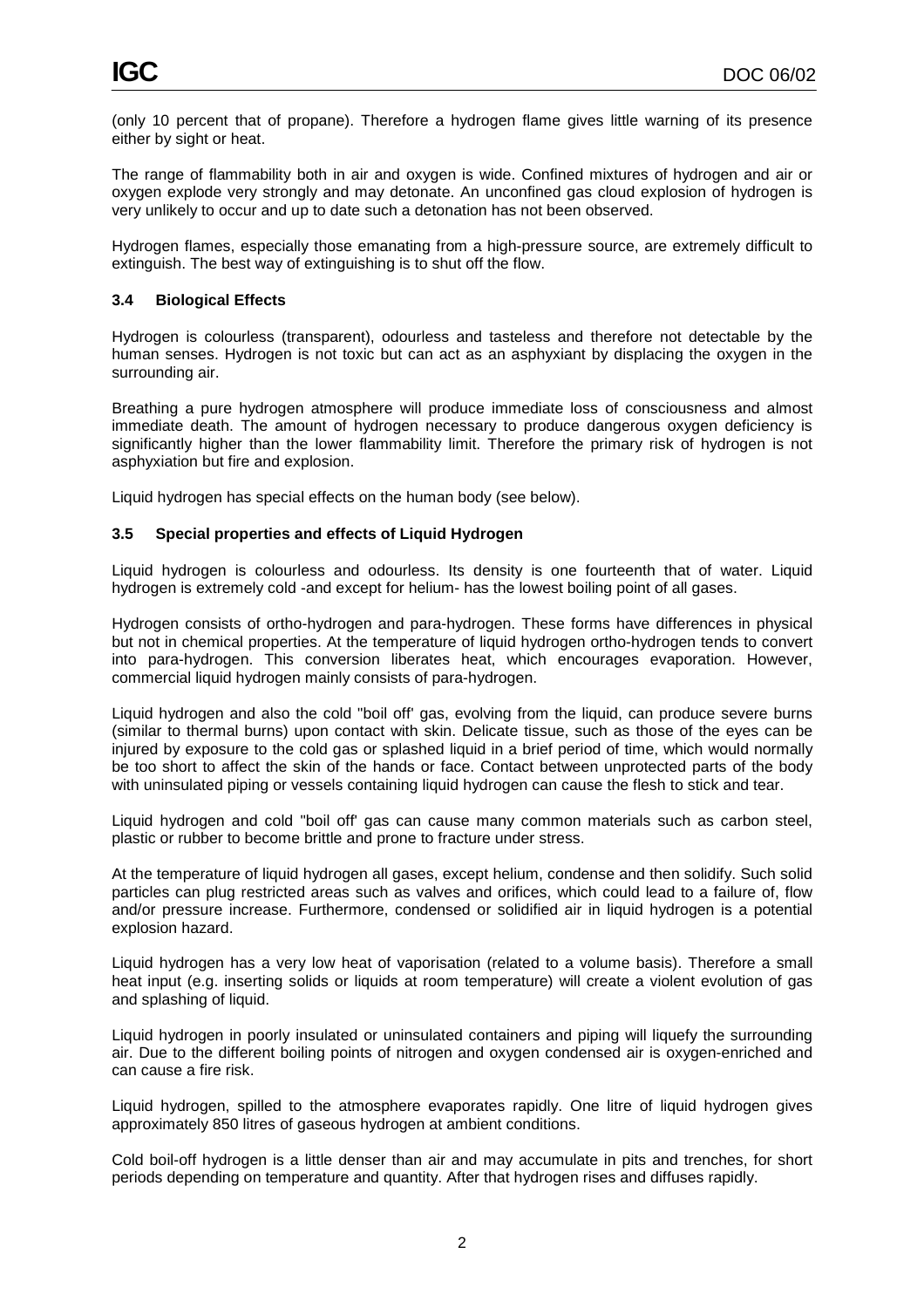Cold boil-off hydrogen condenses the moisture in the air, thus creating a highly visible fog.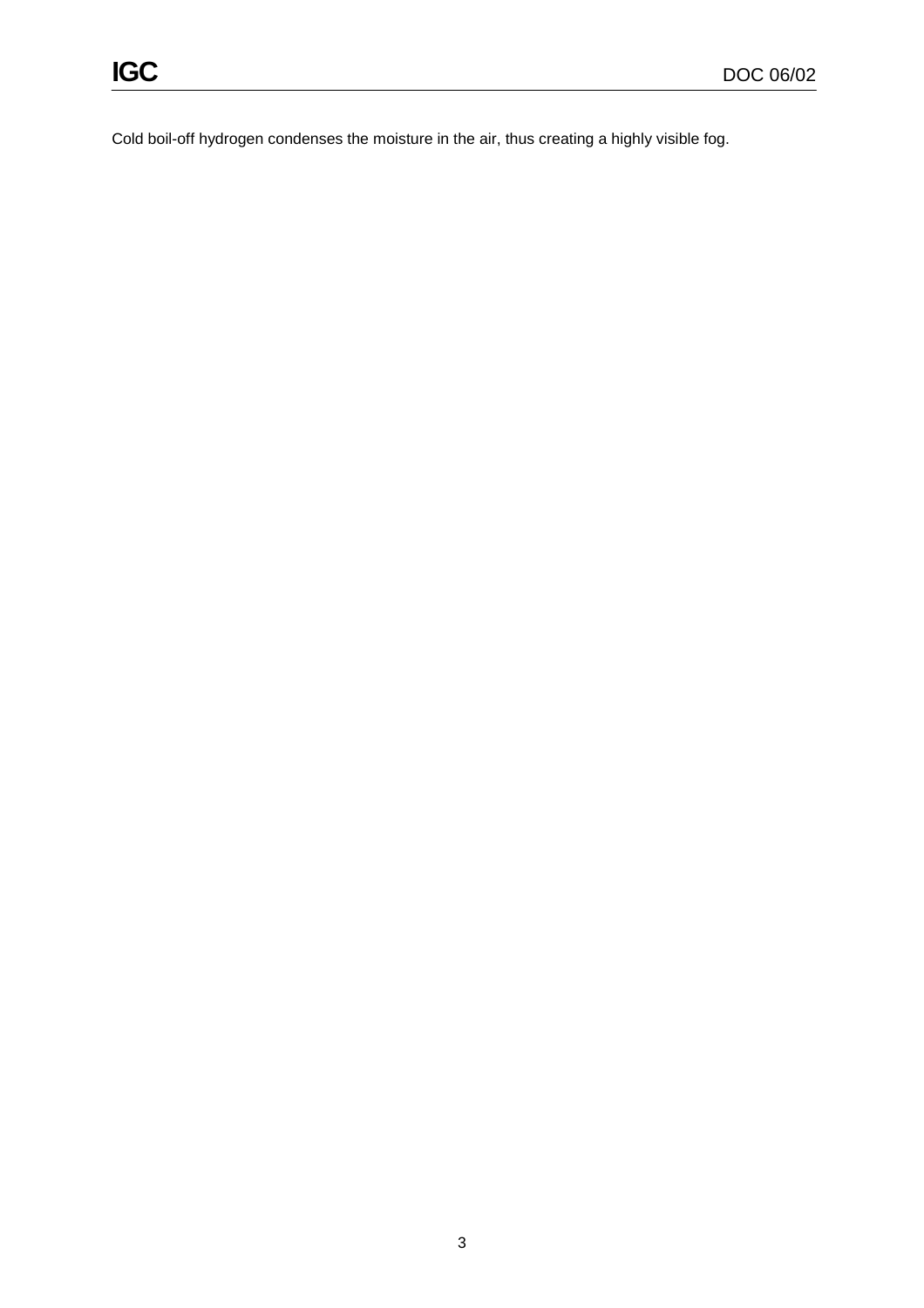|                                               | ראייני אייני אייני אייני אייני אייני אייני אייני אייני אייני אייני אייני אייני אייני אייני אייני אייני אייני א |                        |                       |              |                              |                      |
|-----------------------------------------------|----------------------------------------------------------------------------------------------------------------|------------------------|-----------------------|--------------|------------------------------|----------------------|
|                                               | Valid at                                                                                                       |                        | Hydrogen <sup>1</sup> | Methane      | Propane                      | Heptane <sup>3</sup> |
| Boiling point                                 | $1.013$ bar                                                                                                    | ⊻                      | 20.4                  | 111.6        | 231.1                        | 371.5                |
| Critical temperature                          |                                                                                                                | ⊻                      | 33.19                 | 119.6        | 396.8                        | 540.4                |
| Critical pressure                             |                                                                                                                | និ<br>ក                | 13.15                 | 46.0         | 42.4                         | 27.5                 |
| Density of liquid                             | Boiling point                                                                                                  | Kg/m <sup>3</sup>      | 70.8                  | 422.5        | 580.7                        | 680 <sup>4</sup>     |
| Heat of vaporisation                          | Boiling point                                                                                                  | KJ/kg                  | 445.6                 | 510.4        | 427.8                        | 317                  |
| Density of gas                                | Boiling point                                                                                                  | Kg/m <sup>3</sup>      | 1.338                 | 1.818        | 2.419                        | 3.29                 |
| Density of gas                                | 1.013 bar $0^{\circ}$ C                                                                                        | Kg/m <sup>3</sup>      | 0.090                 | 0.717        | 2.011                        | 4.46                 |
| Specific heat, C <sub>p</sub>                 | 1.013 bar $0^{\circ}$ C                                                                                        | KJ/kg K                | 14.19                 | 2.19         | 1.56                         | $1.70^{5}$           |
| Specific heat, C <sub>v</sub>                 | 1.013 bar $0^{\circ}$ C                                                                                        | KJ/kg K                | 10.06                 | 1.67         | 1.35                         | $\frac{4}{5}$        |
| Thermal conductivity                          | 1.013 bar $0^{\circ}$ C                                                                                        | W/m K                  | 0.1682                | 0.0305       | $\frac{1}{2}$                | $0.0188^{6}$         |
| air)<br>Diffusion coefficient (in             | 1.013 bar $20^{\circ}$ C                                                                                       | $\text{Cm}^2/\text{S}$ | 0.69                  | 0.22         | 0.12                         | 0.05                 |
| Limits of flammability <sup>2</sup>           | 1.013 bar $20^{\circ}$ C                                                                                       | $Vol.-%$               | $4.0 - 75.0$          | $5.0 - 15.4$ | $2.1 - 9.5$                  | $1.11 - 6.7$         |
| Auto ignition temperature <sup>2</sup>        | $1.013$ bar                                                                                                    | ပ္စ                    | 560                   | 595          | 470                          | 215                  |
| Minimum ignition energy <sup>2</sup>          | 1.013 bar 20°C                                                                                                 | ξ                      | 0.019                 | 0.28         | 0.26                         | 0.22                 |
| Theoretical temperature of flame <sup>2</sup> | 1.013 <sub>bar</sub>                                                                                           | ပွ                     | 2045                  | 1875         | 2040                         | 2200                 |
| 1. Normal-Hydrogen (75 % ortho and 25 % para) |                                                                                                                |                        |                       |              | Conversion: $1bar = 10^5$ Pa |                      |

PROPERTIES OF HYDROGEN AND SOME COMPARABLE SUBSTANCE PROPERTIES OF HYDROGEN AND SOME COMPARABLE SUBSTANCE

. Normal-Hydrogen (75 % ortno and ,<br>. Combustion with air<br>. As a representative for gasoline<br>. At 0°C<br>. Vapour at 100°C 2. Combustion with air -<br>- லக்க்க்

3. As a representative for gasoline

4. At 0°C

5. Vapour at 25 °C 6. Vapour at 100°C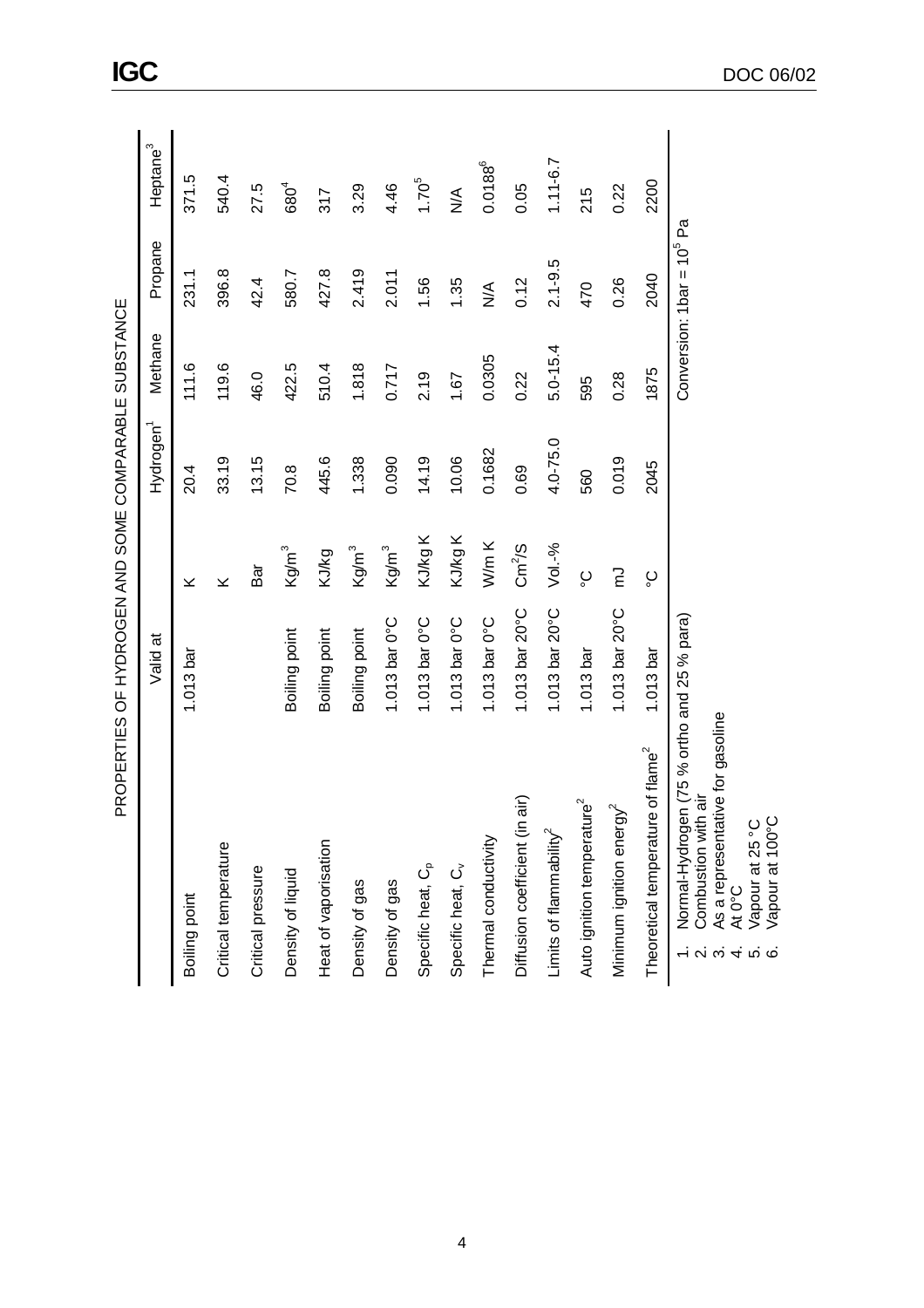#### **4 Customer Installations**

#### **4.1 Layout and Design Features**

#### **4.1.1 General**

Pressure vessels and associated equipment shall be designed, constructed and installed in accordance with appropriate national codes.

The installation shall be sited to minimise risk to personnel, local population and property. Consideration should be given to the location of any potentially hazardous processes in the vicinity, which would jeopardise the integrity of the storage installation.

#### **4.1.2 Recommended minimum safety distances**

The distances shown in Table 2 are recommended minimum safety distances.

The values given take into account different basic needs:

- To ensure protection to people in the vicinity in case of accidental events.
- To ensure the integrity of the surrounding technical equipment in case of the same accidental events.
- To allow easy and quick access for emergency services when needed.

Their determination was based upon:

- Hydrogen cloud dispersion models. These models take into account:
	- Design of the pressure vessel and piping configuration
	- Piping and valve sizing commonly used in storage tanks at user's premises
	- Calculation of minor releases from liquid phase piping
	- Weather effects
	- Location and height of vent stack(s)
- Heat flux effects of a hydrogen flame.
- Local overpressure due to flame ignition.

These distances are measured from:

- Those points, at which in the course of operation an escape of hydrogen may occur including vent stacks, filling connections, flanges or mechanical joints
- The outer jacket

The distances given in table 2 can be reduced if additional protection (e.g. water spray curtain) is located between the liquid hydrogen installation and the exposure. Such protection may be used for items no. 2, 3, 5, 6, 10, 14.

Where protective structures such as fire walls are installed, the following limits apply:

- To minimise the consequence of an accidental leakage, the vessel should not be enveloped or constricted by walls or buildings.
- If the vessel is installed in close proximity to a building or a fire resistant wall, the minimum distance of 2.5 metres should apply.
- Further walls (vessel in 2 or 3 sided zone) should be avoided as much as possible to prevent accidental gas confinement, if leakage occurs.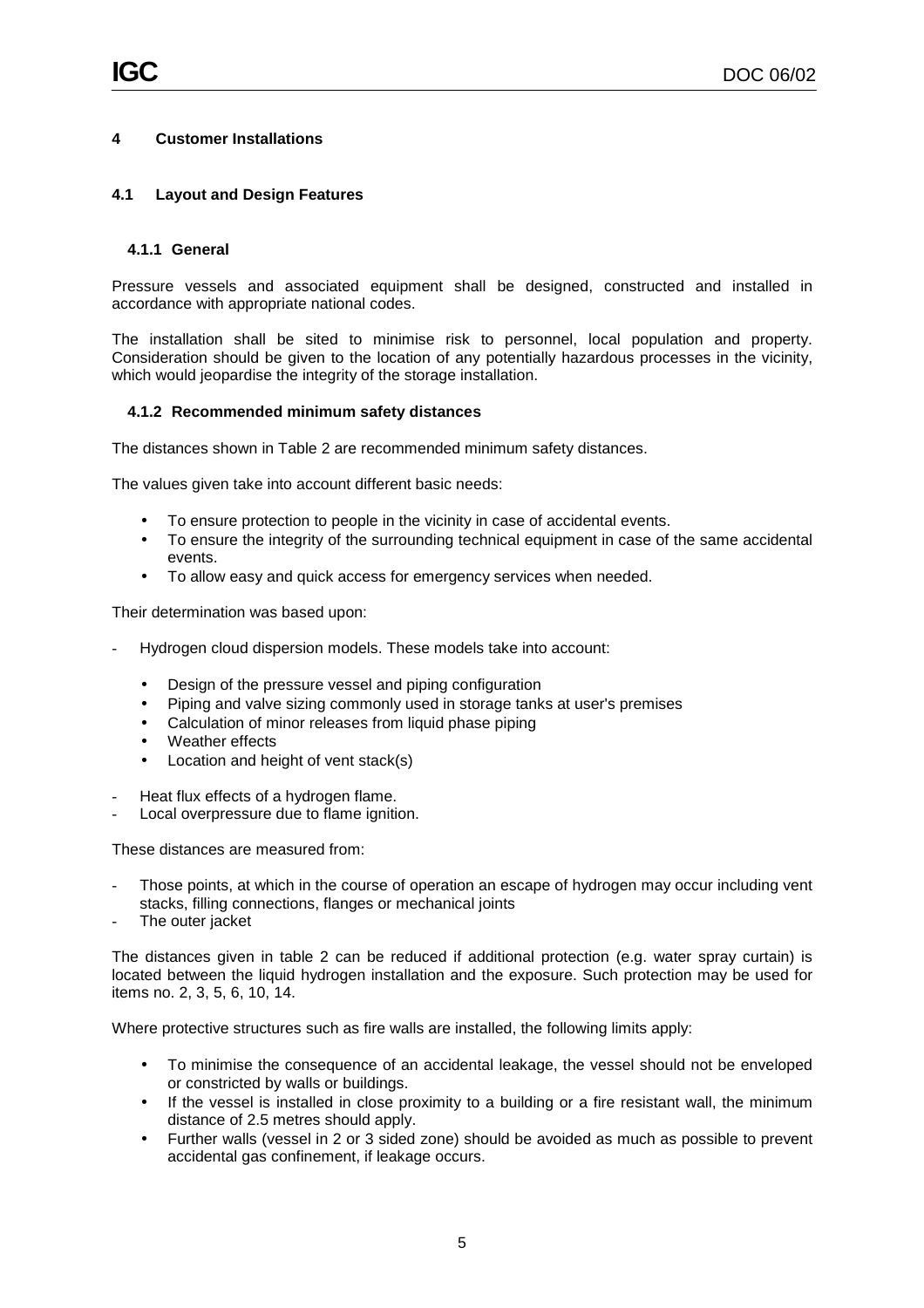• If proximity to more than one wall cannot be avoided, the above safety distances should be increased, or the wall structure should be strengthened to withstand an increased overpressure.

|                | <b>ITEMS</b>                             | <b>DISTANCE (M)</b> |
|----------------|------------------------------------------|---------------------|
| 1              | 90 min fire resistive walls              | 2.5                 |
| 2              | Technical and unoccupied buildings       | 10                  |
| 3              | Occupied buildings                       | 20                  |
| 4              | Air compressor intakes, air conditioning | 20                  |
| 5              | Any combustible liquids                  | 10                  |
| 6              | Any combustible solids                   | 10                  |
| $\overline{7}$ | Other LH2 fixed storage                  | 1.5                 |
| 8              | Other LH2 tanker                         | 3                   |
| 9              | Liquid oxygen storage                    | 6                   |
| 10             | Flammable gas storage                    | 8                   |
| 11             | Open flame, smoking, welding             | 10                  |
| 12             | Place of public assembly                 | 20                  |
| 13             | Public establishments                    | 60                  |
| 14             | Railroads, roads, property boundaries    | 10                  |
| 15             | Overhead power lines                     | 10                  |

Recommended minimum safety distances for Liquid Hydrogen storage

#### **4.1.3 Location of installation**

All liquid hydrogen storage installations at user's premises shall be situated in the open air. Liquid hydrogen installations shall not be located inside buildings. For underground installations additional requirements should be considered.

The storage tank shall be located so that it is readily accessible to mobile supply equipment at ground level and to authorised personnel. Suitable roadways or other means of access for emergency equipment, such as fire department apparatus, shall be provided.

The installation shall not be located beneath or near electric power cables, piping containing all classes of flammable and combustible liquids, piping containing other flammable gases, or piping containing oxidising materials.

Dykes, diversion kerbs or grading shall be used to ensure that liquid leakage from adjacent combustible liquid or liquid oxygen storages installed at a higher level than the liquid hydrogen storage, is discouraged from accumulating within 15 metres of the liquid hydrogen storage.

The slope of the ground shall be such as to provide normal surface water drainage.

Fencing is required to prevent access of unauthorised persons, where other means are not provided. On controlled sites with sufficient supervision, fencing is optional.

Where fencing is provided the minimum clearance between the fence and the installation shall be 0.8m to allow free access to and escape from the enclosure.

Timber or other readily combustible materials shall not be used for fencing. The height of the fencing should be at least 2m.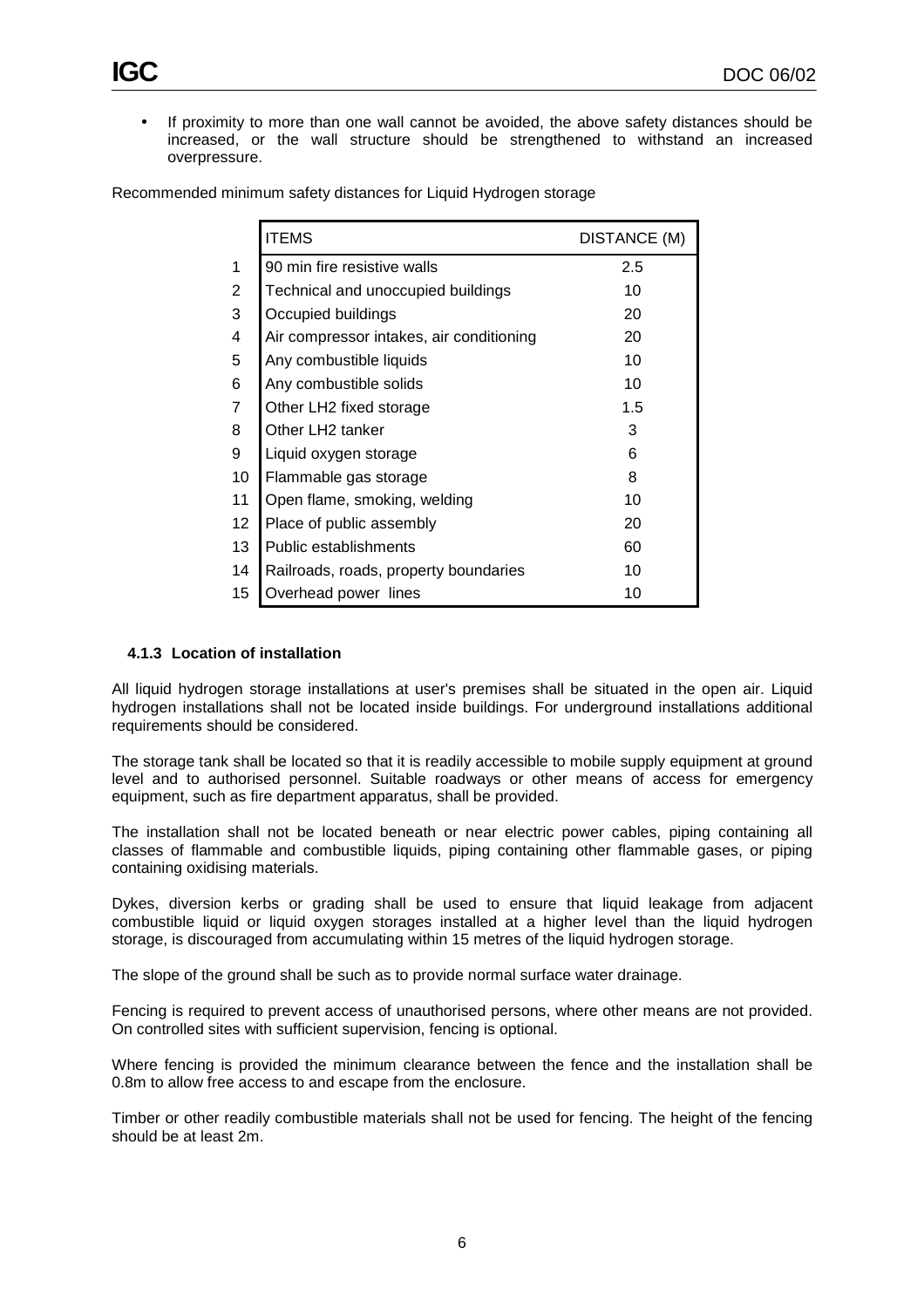Adequate means of escape in the case of emergency shall be provided. In cases where personnel could be trapped inside compounds there shall not be less than two separate outward opening exits, remote from each other, strategically placed in relation to the degree of hazard considered.

All gates shall be outward opening and vide enough to provide for an easy access and exit of personnel.

- The main gate should be at least 1.2m wide
- The emergency exit gate should be at least 0.8m wide

Gates shall be locked during normal operation.

Consideration should be given to the provision of an additional emergency exit where the size of fenced area or equipment location necessitates this.

Any firebreak walls or partitions shall be made of brick, concrete or any other suitable non-combustible material of 90 minutes rating.

Barriers or bollards, to eliminate vehicular impact, shall suitably protect the installation.

#### **4.1.4 Liquid Transfer Area**

The liquid transfer area should be designated a "NO PARKING" area.

A road tanker or tank container; when in position for filling from or discharging to the installation shall be in the open and not be in a walled enclosure from which the escape of liquid or cold vapour is restricted. Tankers should have easy access to and exit from the installation at all times.

A suitable concrete hard standing shall be located adjacent to the fill coupling of the installation. The fill coupling of the installation shall be located within the area of the tank plinth.

The liquid transfer shall be clearly defined and transfer of liquid shall only take place within the user's premises.

#### **4.1.5 Electrical equipment and installation**

The installation and operation of electrical systems in hydrogen installations (inside the distance given in Table 2, item 15) shall be in accordance with the National Regulations, Standards and Codes of Practice and especially with the last amendment of the Directive 79/196/EEC on the approximation of the laws of the Member States concerning electrical equipment for use in potentially explosive atmospheres employing certain types of protection, Official Journal L43, 20.Febr. 1979 as applicable. Normal electrical installations (not explosion-proof) should be outside the distance given in Table 2, item 15.

During operation, sparks, electrical arcs, or high temperatures likely to cause ignition shall be precluded.

Adequate lighting shall be provided for night deliveries as appropriate.

All equipment used and installed within the boundary of the installation shall be in accordance with the requirements of the area classification.

All systems shall be bonded and effectively earthed to give protection against the hazards of electrical currents and static electricity (see 3.1.5.6) in accordance with National Codes/Regulations, with a resistance to earth of less than 10 ohms.

Major items of equipment such as the tank and vent stack shall be bonded directly to the earth point and not rely upon the piping as a means to earth.

Electrostatic charges can occur when mechanical separation or abrasion of similar or different substances takes place and also when a gas, containing droplets or dust particles, flows past the surface of a solid, e.g. valve openings, hose or pipe connections. If accumulated, electric charges are released suddenly, the resulting electric spark can be sufficiently strong to ignite hydrogen.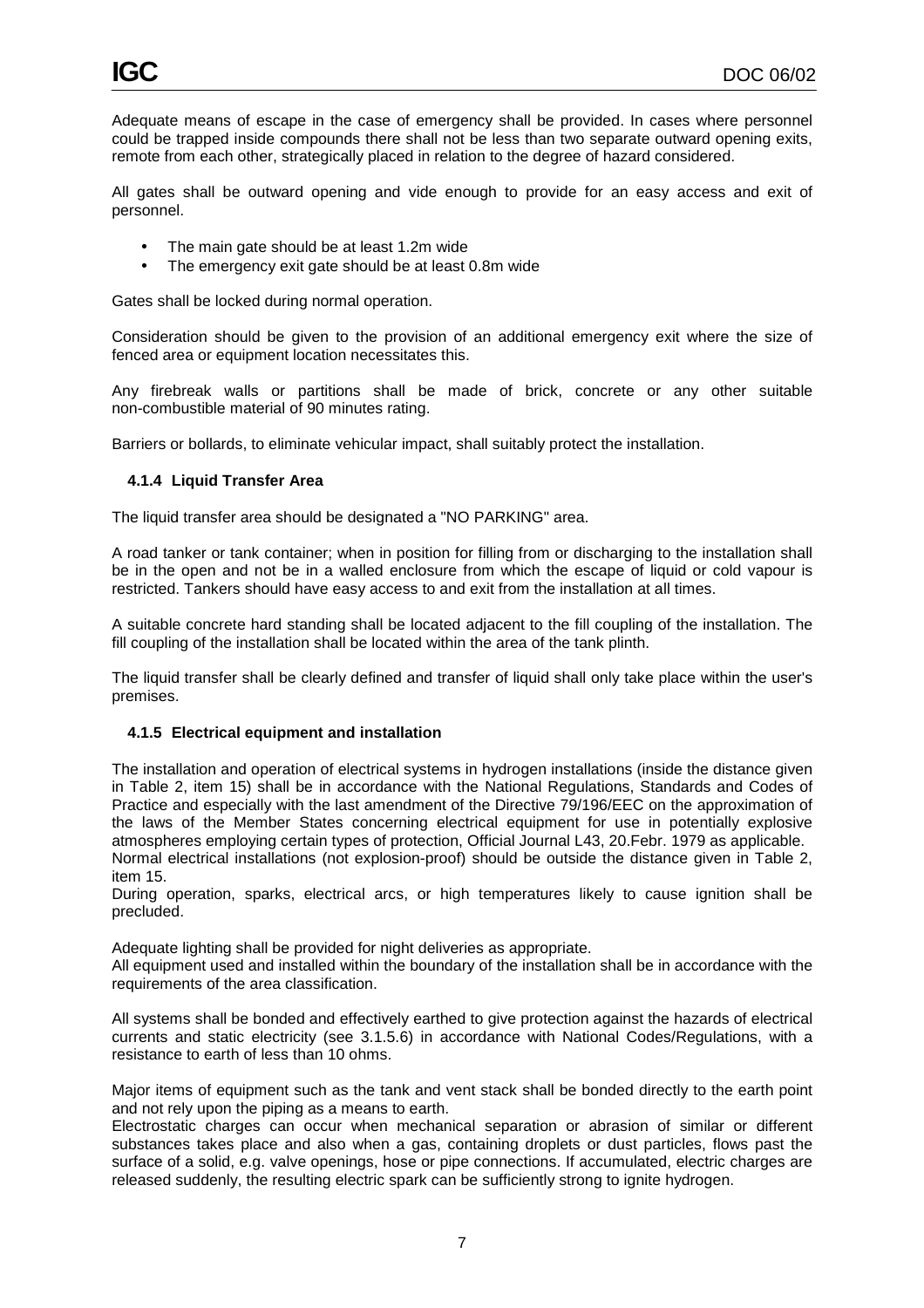In order to prevent the accumulation of such charges they must be allowed to dissipate to earth.

All delivery vehicles shall be earthed prior to commencement of the discharge procedure.

Driving belts and pulleys of pumps etc, shall be of conductive material.

Care shall also be taken in the choice of material for clothing and protective wear since most synthetic materials readily generate static charges.

To ensure that the requirements for the prevention of the build up of static electricity on equipment are met, a competent person prior to commissioning shall carry out an inspection.

#### **4.1.6 Tank Foundation and supports**

Where liquid hydrogen storage tanks are required to be elevated the tank supports shall be non-combustible structures, and capable of withstanding damage by cryogenic liquid spillage.

The tank foundation shall be designed to withstand the weight of the tank, its contents and other possible loads applied by wind, snow, etc.

The plinth on which the equipment is installed shall be made of concrete or any other suitable non-flammable material.

#### **4.1.7 Hydrogen Vents**

All vents, including those of safety relief devices and purge valves shall be connected to a vent stack.

The vent stack shall be arranged to discharge in a safe place in the open air so as to prevent impingement of escaping gas on to personnel or any structure. The vent stack shall not discharge where accumulation of hydrogen can occur, such as below the eaves of buildings.

Consideration shall be given to the prevention of accumulation of water, including that from condensation, in the vent stack outlet.

The position of the vent stack(s) shall be taken into account in the siting of the installation and reflected in the areas classification drawing.

The vent stack(s) shall be dedicated to the installation and not connected to other vent stacks, which could back feed into the hydrogen stack(s).

The height of the vent stack outlet should be either 7 metres above ground level or 3 metres above the top of the tank whichever is the greater for protection of the operating personnel and equipment.

#### **4.1.8 Vapour Clouds**

When siting an installation, due consideration shall be given to the possibility of the movement of vapour clouds, originating from spillage or venting; in addition wind direction and the topography shall be taken into account.

#### **4.1.9 Piping, Fittings, Valves, Regulator**

Piping, fittings, gaskets, thread sealant, valves, regulators and other accessories shall be suitable for liquid or gaseous hydrogen service as applicable and for the pressures and temperatures involved. Consideration shall be given to the thermal expansion and contraction of piping systems when exposed to temperature fluctuations of ambient to liquid hydrogen temperature.

Joints in piping and tubing should be welded, brazed, flanged or screwed. Electrical continuity shall be maintained throughout the system.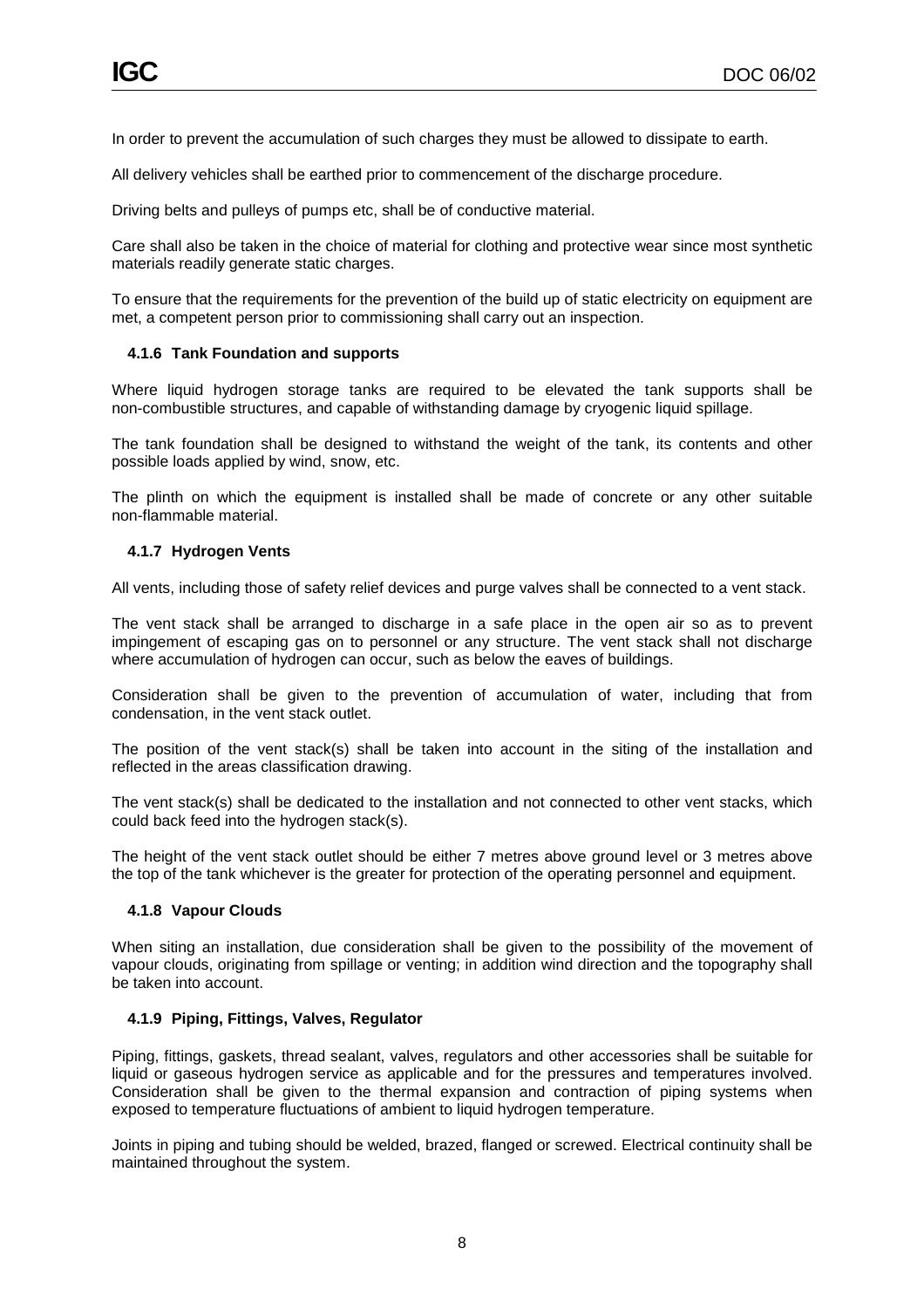Means shall be provided to minimise exposure of personnel to piping operating at low temperatures and to prevent air condensate from contacting piping, structural members and surfaces not suitable for cryogenic temperatures.

Uninsulated piping and equipment, which operates at below air condensation temperature, shall not be installed above asphalt surfaces or other combustible materials in order to prevent contact of liquid air with such materials. Drip pans may be installed under uninsulated piping and equipment to retain and vaporise condensed liquid air.

Where it is necessary to run gaseous hydrogen pipelines in the same duct or trench used for electrical Gables, then all joints in the hydrogen pipelines in the ducted/trenched section shall be welded or brazed. The hydrogen pipeline should be run at a higher elevation than other pipelines.

Where ammonia or chlorine are likely to be present as an atmospheric contaminant, copper and copper/tin/zinc base alloys shall not be used for pipe or fittings since these materials are susceptible to be attacked by these contaminants. Consideration should also be given to the possibility of other contaminants being present and adequate precautions be taken.

#### **4.1.10 Back Flow**

A device shall be fitted after the hydrogen vaporiser to avoid back flow into the hydrogen system.

#### **4.1.11 Instruments and Cabinets**

Instruments and gauges shall be designed and located such that, in the event of a leakage or rupture, and possible subsequent fire, the risk to personnel is minimised. The use of safety "glass" and blow-out backs on pressure gauges is recommended.

Certain instruments may use detection systems, which are not normally compatible with safety precautions, required for Hydrogen, e.g. gas chromatographs, flame ionisation detectors. It is essential that adequate precautions shall be taken to limit quantities of hydrogen, within analysis instruments, to acceptable limits, e.g. by inert gas purging and venting to the outside.

Cabinets or housings containing hydrogen control equipment shall be designed to prevent any accumulation of hydrogen gas.

#### **4.1.12 Liquid Hydrogen Vaporisers**

Interconnecting piping shall be sufficiently flexible to provide for the effect of expansion and contraction due to temperature changes.

The vaporiser and its piping shall be adequately protected with suitable relief devices as required.

The vaporiser shall be adequately sized for the maximum flow requirement specified by the customer. Where necessary a device should be installed to ensure that cold gas temperature exiting the vaporiser cannot:

- Cause damage to pipework and equipment downstream.
- Affect the customer's process.

#### **4.2 Access to the Installation**

#### **4.2.1 Personnel**

The installation shall be so designed that authorised persons shall have easy access to and exit from the operating area of the installation at all times.

Access to the installation shall be forbidden to all unauthorised persons. Warning notices shall support this.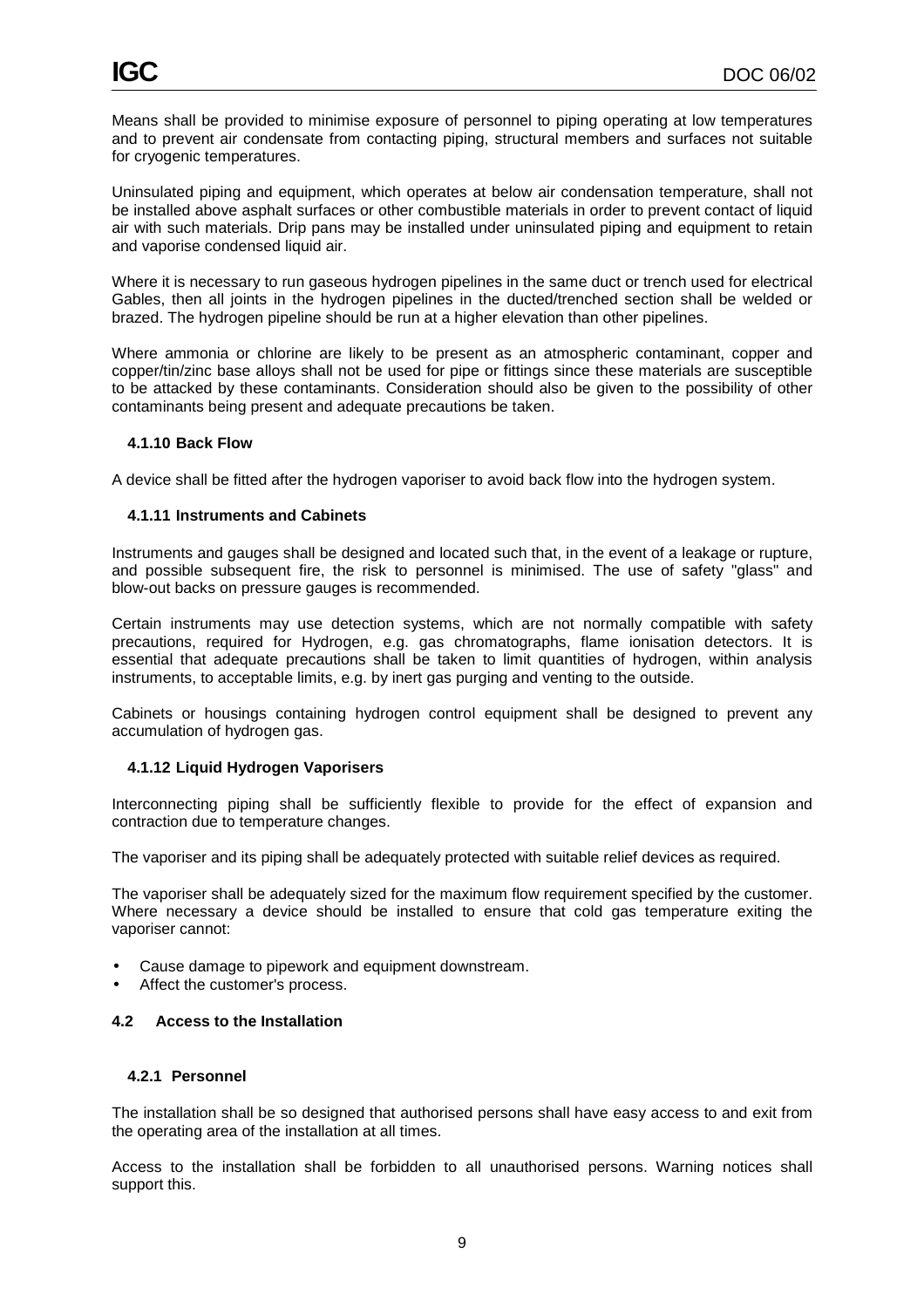#### **4.2.2 Access to installation controls**

Filling connections and equipment controls shall be easily accessible.

Connections and equipment controls necessary for filling purposes shall be located in close proximity to each other and in such a way that tank and tanker controls are visible and easily accessible from the operator's position.

#### **4.2.3 Notices and Instructions**

Notices shall be in accordance with local national standards and clearly displayed, to be visible at all tunes, on or near the tank, particularly at access points, to indicate the following:

- LIQUID HYDROGEN
- FLAMMABLE LIQUID
- NO SMOKING
- NO NAKED FLAMES
- AUTHORISED PERSONS ONLY
- DO NOT SPRAY WATER ON VENT STACK

In order to facilitate control of an emergency, a sign shall be displayed at the compound showing:

- Gas supplier's name and local address
- Gas supplier's local phone number
- The phone number of the local emergency service

This information shall also be available at a control point.

All displayed warning signs and labels shall be in accordance with the relevant national regulations and legible from outside the installation fence.

Operating and emergency instructions shall be supplied to the customer before commissioning the installation (see also Section 3.6).

#### **4.3 Testing and Commissioning**

#### **4.3.1 Testing of liquid storage installation**

Prior to commissioning the following tests shall be carried out by the supplier or his representative in accordance with established procedures.

#### **4.3.2 Pressure Test**

Where a pneumatic test is specified, dry, oil free nitrogen or helium is the preferred test medium. The pressure in the system shall be increased gradually up to the test pressure specified by a responsible person. Any defects found during the test shall be rectified in an approved manner and the system retested.

A responsible person and a test certificate signed and issued shall witness pressure tests. Such certificates shall be kept for future reference.

Plant instruments, gauges, etc not normally fitted during any pressure test shall be fitted prior to pressurizing for leak testing. (Leak testing consists of checking for leaks at joints and is normally carried out a pressure below that of design pressure).

#### **4.3.3 Purging**

• Inert Gas Purge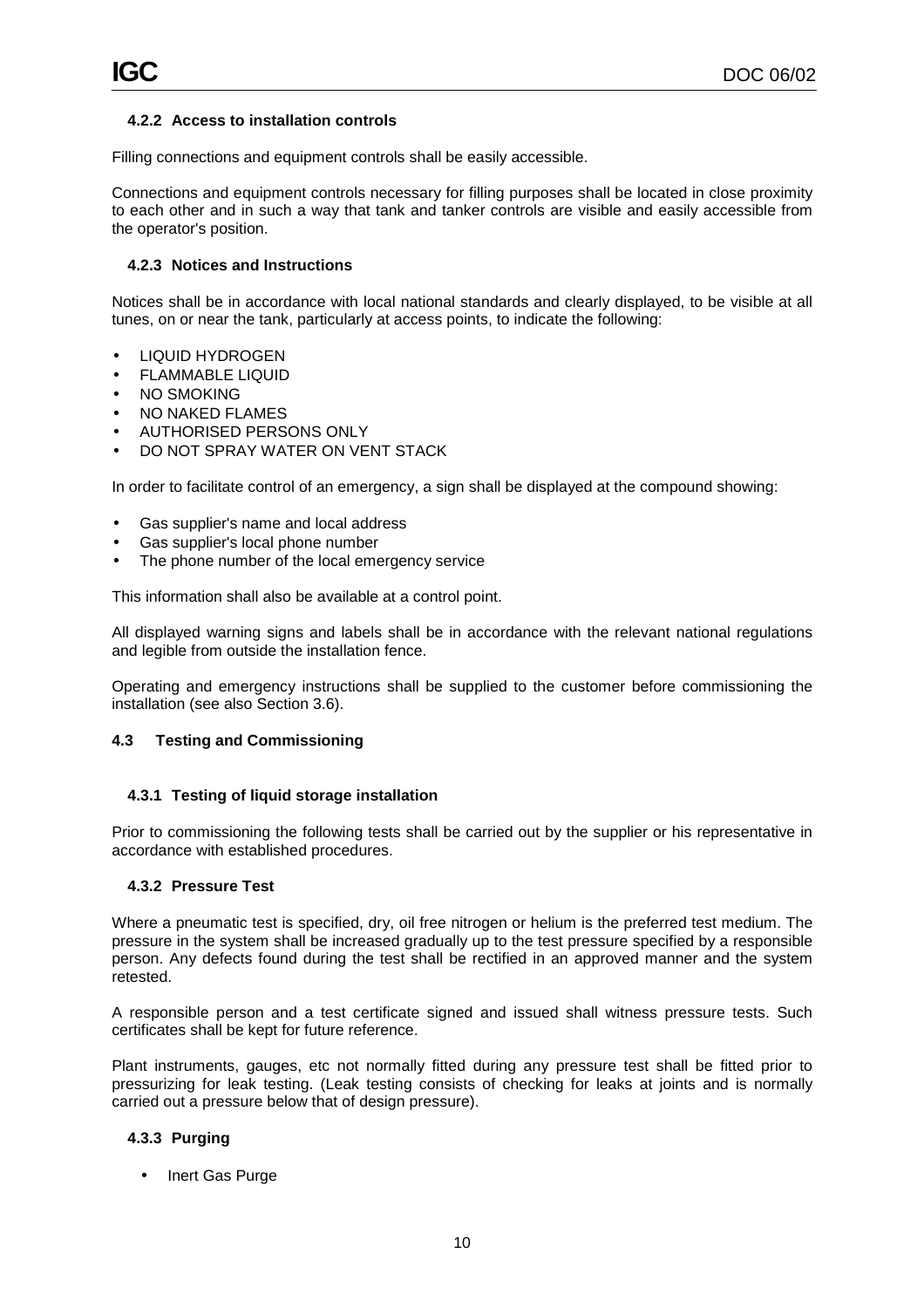Following the pressure test and prior to the introduction of hydrogen into any part of the system, oxygen shall be eliminated from the system.

This can be achieved by purging, pressurizing and venting with an inert gas (helium or nitrogen) and shall be followed by a check to ensure that any residual oxygen is less than 0.5%. Evacuation may be used only for piping systems.

• Hydrogen purge

If helium is used as the inert purge gas to remove the oxygen, use cold hydrogen gas as the secondary purge gas to eliminate the helium.

If nitrogen or another inert gas is used as the purge gas to remove oxygen, use warm hydrogen gas as the secondary purge gas to eliminate the nitrogen followed by cold hydrogen gas to cool the system.

Purging procedures should be prepared for each installation, making individual reference to valves and equipment to ensure that all parts of the system are safe for the introduction of hydrogen.

#### **4.3.4 Pressure Relief Devices**

Pressure relief devices shall be arranged to discharge unobstructed to atmosphere and in such a manner as to prevent impingement of escaping liquid or gas upon the tank, adjacent structures or personnel. All vents shall be piped away to the vent stack as noted in 3.1.7.

Pressure relief devices or vent piping shall be designed or located so that moisture cannot collect and freeze in a manner, which would interfere with proper operation of the device.

Pressure relief devices shall be provided to prevent over pressure, including situations where liquid can be trapped.

If a three way valve is installed to accommodate two pressure relief devices operating, either simultaneously or alternatively, then the size of the valve, regardless of the position of the actuating device shall be such that the vessel is adequately protected. The three way valve should be provided with a position indicator, if appropriate, showing which relief devices are "on line".

For the capacity of pressure relief devices refer to IGC Code of Practice 24/83.

A secondary relief device such as a bursting disc should be installed together with the primary relief device of the tank.

Consideration shall also be given in the design of the installation to facilitate the periodic testing of the pressure relief devices.

#### **4.3.5 Commissioning**

Commissioning shall only be carried out by authorized and trained personnel and in accordance with a written procedure.

#### **4.4 Decommissioning and Removal of Tank**

Decommissioning shall only be carried out by authorized and trained personnel and in accordance with a written procedure. Prior to dismantling the system or removing the tank the entire installation shall be purged into inert gas service (50% of lower explosive limit).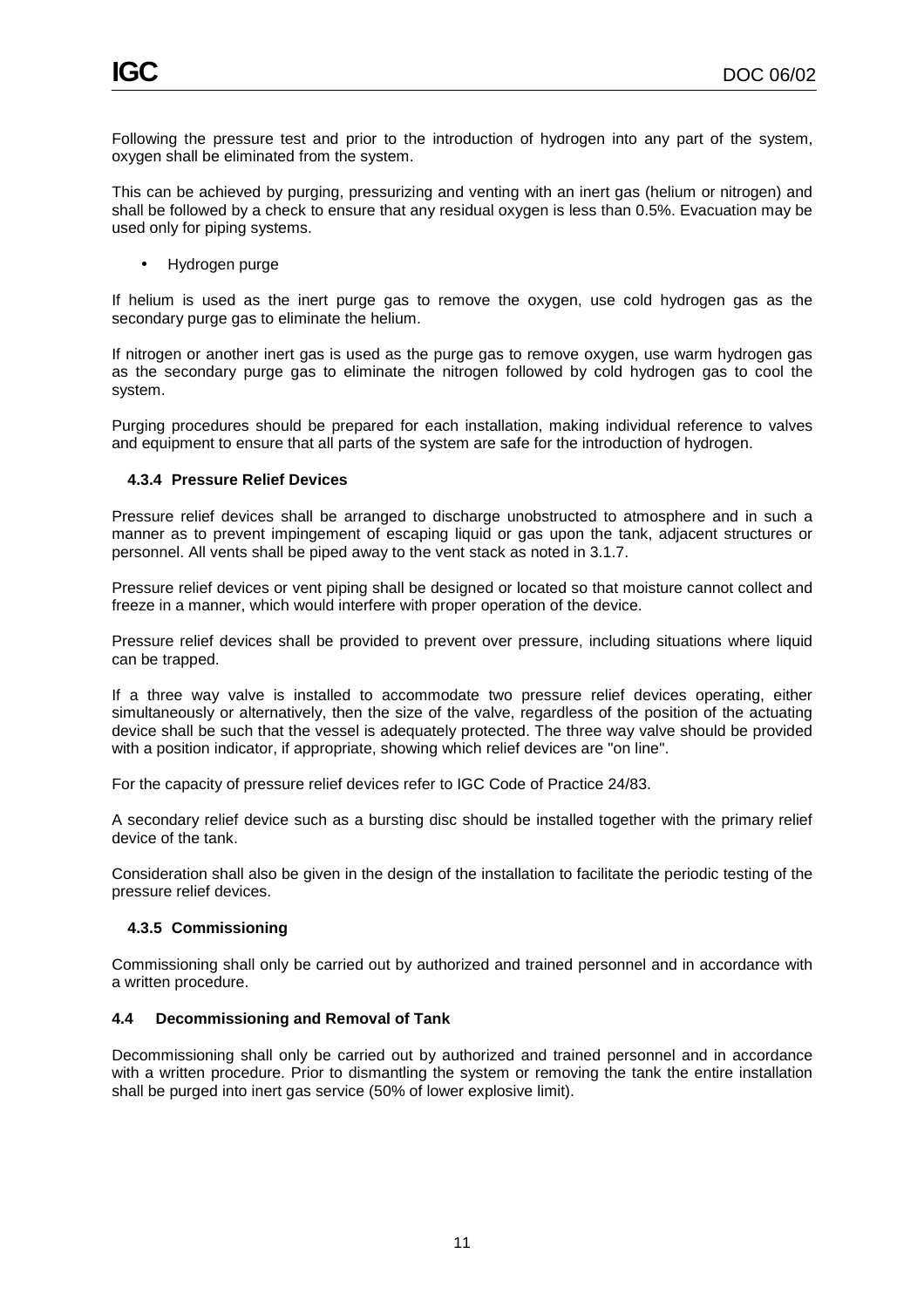#### **4.5 Operations and Maintenance**

#### **4.5.1 Operation of the Installation**

• Operating Personnel

Only authorized persons shall be allowed to operate the installation. Operating instructions shall be supplied to the user's personnel; these instructions shall define the safe operating limits. Instructions shall be written and presented in a clear and concise format in the national language.

The supplier of either the hydrogen or the tank should, for the convenience of the operator, color code or identify by other means the hand wheels of those valves which are to be shut in an emergency.

• Operating malfunction or emergency

Any operating malfunction or emergency concerning the installation shall be referred to the hydrogen supplier.

The customer shall not modify the supplier's equipment.

Any proposed modification to a customer-owned installation or any attached system should be discussed with the hydrogen supplier.

#### **4.5.2 Periodic Inspection and Maintenance**

• Site

Authorized persons to ensure that it is maintained in a proper condition and that safety distances are respected should inspect the site regularly.

• Tank

The periodic inspection or testing of the inner vessel is not considered necessary and should be avoided as long as national regulations allow this. There are sound technical reasons for not exposing the inner vessel to ambient air or to the risk of contamination. Other reasons are listed in IGC Document TN 23/79, Recommendations for the periodic inspection and testing of cryogenic vessels.

When a tank is taken out of service for modification or maintenance, an authorized person immediately prior to re commissioning should examine the accessible areas of the tank.

**Installation** 

Periodic and planned maintenance of the installed equipment shall be carried out.

An annual external visual examination should be carried out to confirm the satisfactory condition of the outer vessel, exposed pipework and controls. A check on the vacuum shall be made if an abnormal pressure increase occurs.

**Vaporizers** 

In cold weather, the operator should regularly check ambient air vaporizers for excessive ice formation, which may be removed by the use of steam or hot water.

When a water bath or steam heated vaporizer is used the operator should carry out regular visual examination of shell and external tube surfaces for signs of damage, excessive frosting etc. Any defects should be reported to the supplier.

• Pressure Relief Devices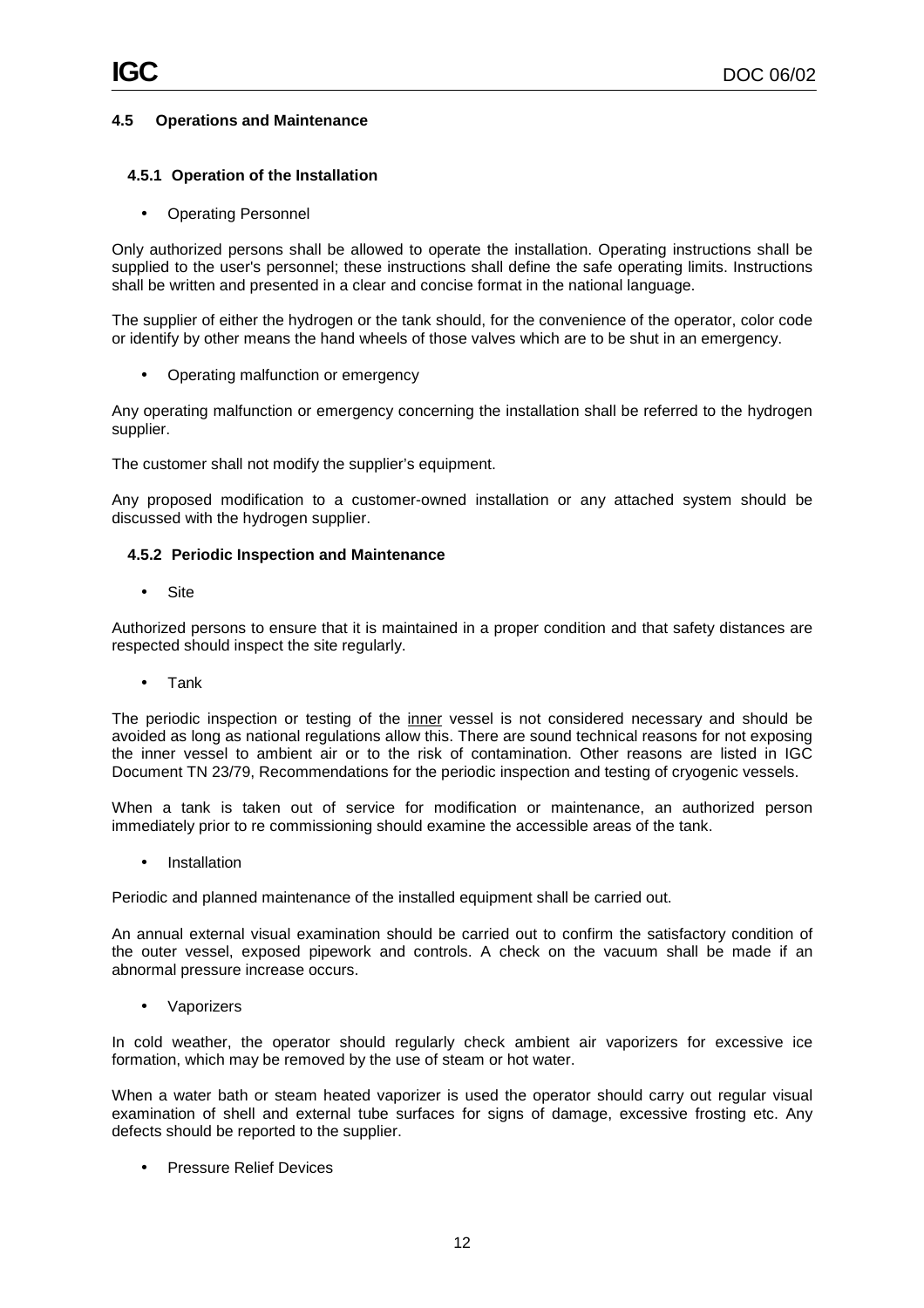Regular visual inspections of the devices shall be carried out during normal operation.

A regular test of each relief valve shall be carried out to demonstrate its fitness for a further period of service. Pressure relief valves shall be tested or changed out in accordance with IGC document 24/83 unless unusual conditions of service dictate more stringent requirements.

Bursting disc elements may deteriorate due to aggressive environments resulting in their relief pressure rating being reduced. It may, therefore, be necessary to replace disc elements in such environments on a more frequent basis.

• Ancillary Equipment

Ancillary equipment (other than previously detailed e.g. pressure/temperature gauges) should be maintained in accordance with either manufacturers recommendations or national codes, whichever is the more stringent.

#### **4.6 Customer Information**

The information or handover package that shall be given to the customer, must be up to date and specific to the customer installation and shall include the following:

#### **4.6.1 All product specific gas and safety data sheets**

#### **4.6.2 Product Handling Documentation**

A document to inform the customer of the safe use of low temperature liquefied gases and dealing with the properties and hazards of liquid hydrogen.

#### **4.6.3 Process and instrumentation diagram (P&ID specific to the installation)**

It is important to emphasize that the P&ID is not a typical one normally supplied by the manufacturer of the cryogenic vessel but one representing exactly the vessel installed e.g.:

- Dedicated liquid and tank connections to pumping systems
- Additional liquid lines etc.

#### **4.6.4 Operating Instructions/User Manuals**

The document which is for the safe operation of the plant shall be specific to the particular customer installation; and therefore:

The system for supplying handover documentation needs to be able to cope at short notice with:

- Changes at customer installations
- New equipment developments

#### **4.6.5 An Emergency Action Procedure**

...shall always be produced for the customer and is normally included in the user manual.

For most installations the emergency action should be posted adjacent to the equipment being used.

NOTE: All the above documentation should be given to the customer before the first fill or as near as possible to handover to the customer.

#### **5 Transport and Distribution of Liquid Hydrogen**

All these activities shall be in accordance with ADR, national and international regulations.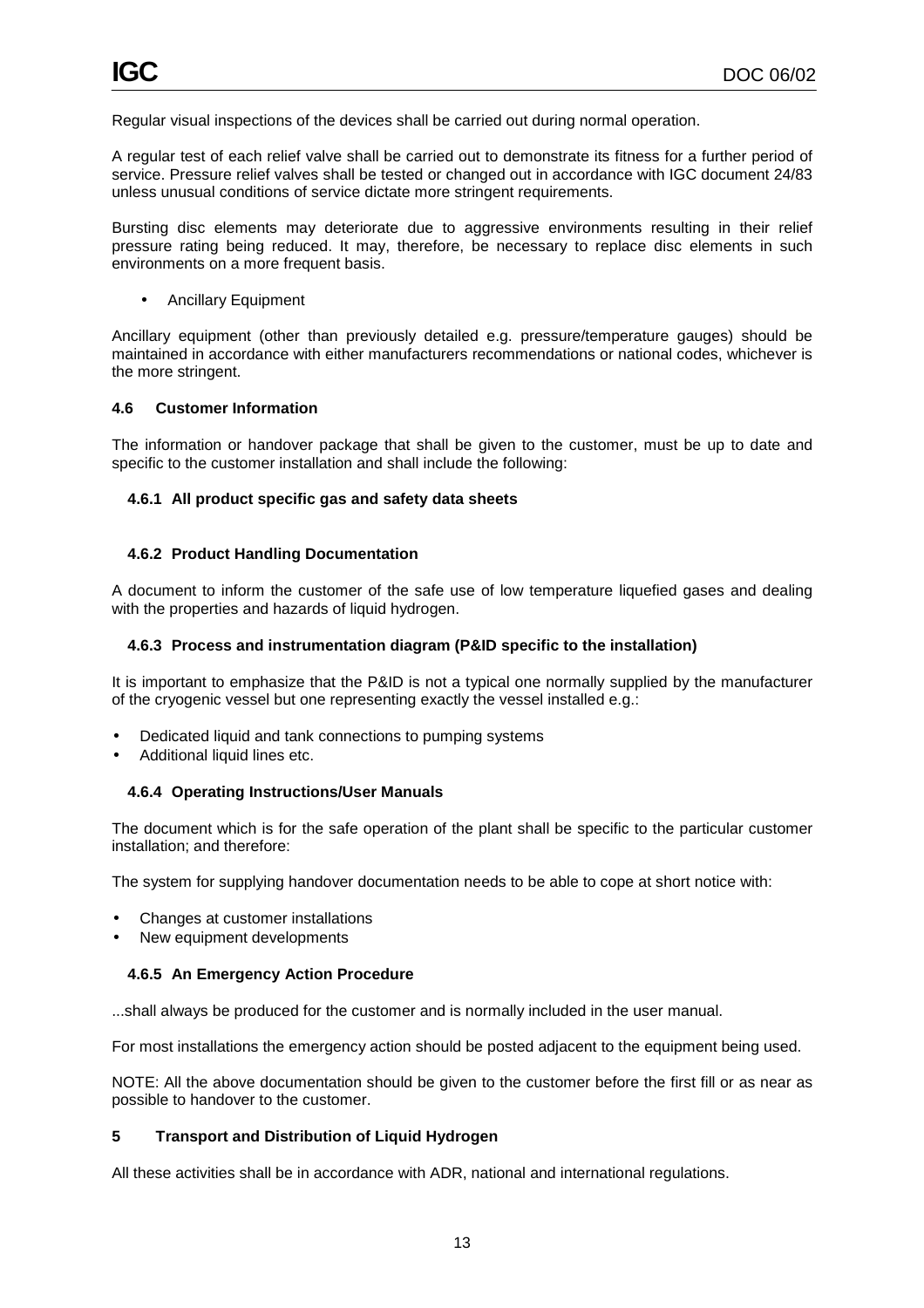#### **5.1 Road Transport - General**

This section covers all operations involved from the time the vehicle leaves the filling plant until it has completed all deliveries given in the route plan and proceeded to its final destination.

These operations include:

- route planning
- periodic checking
- parking of tanker or tank container
- breakdown
- product transfer into customer storage
- emergency procedures
- driver training

Tankers and tank containers used for transportation and distribution of liquid hydrogen should take account of the general design considerations given in Appendix 1.

#### **5.1.1 Routing, periodic checking, parking and breakdown**

• Routing

The route planning shall be established before any trip is started indicating which roads the tanker or tank container should take. When deciding the route, the following information should be considered:

Vehicles should be routed to customer premises on primary routes, i.e. motorways and main trunk roads, wherever possible.

Densely populated areas should be avoided wherever possible, i.e. City centres, built-up areas.

The rate of pressure increase within the tanker or tank container should be considered when route planning to ensure that venting of product on the public highway is avoided.

Vehicles shall not be routed through tunnels unless the tunnel is part of an ADR or dangerous goods approved route.

Drivers shall keep to approved designated routes. If they are diverted from the route, i.e. by police or roadworks, then, unless the vehicle returns to the original route within a short period, the driver should notify his home base as soon as it is safe to do so.

The route should indicate where tankers and tank containers can be diverted to if the normal operating condition of the vessel deteriorates or there is a need to reduce excessive tank pressure.

Note: Venting of the tanker or tank container is not normally permitted on the public highway.

• Periodic Checking

(NOTE) These checks are over and above the legal statutory requirements to be performed by the driver.

The vehicle shall undergo a full pre-departure check and a trip report shall be raised, unless one has been raised previously, i.e. tank container by sea.

The vehicle should be checked periodically throughout the duration of the trip.

During the periods the vehicle is moving the driver should be able to monitor the vessel pressure.

If abnormal operating conditions are detected the driver should inform the monitoring centre as soon as possible.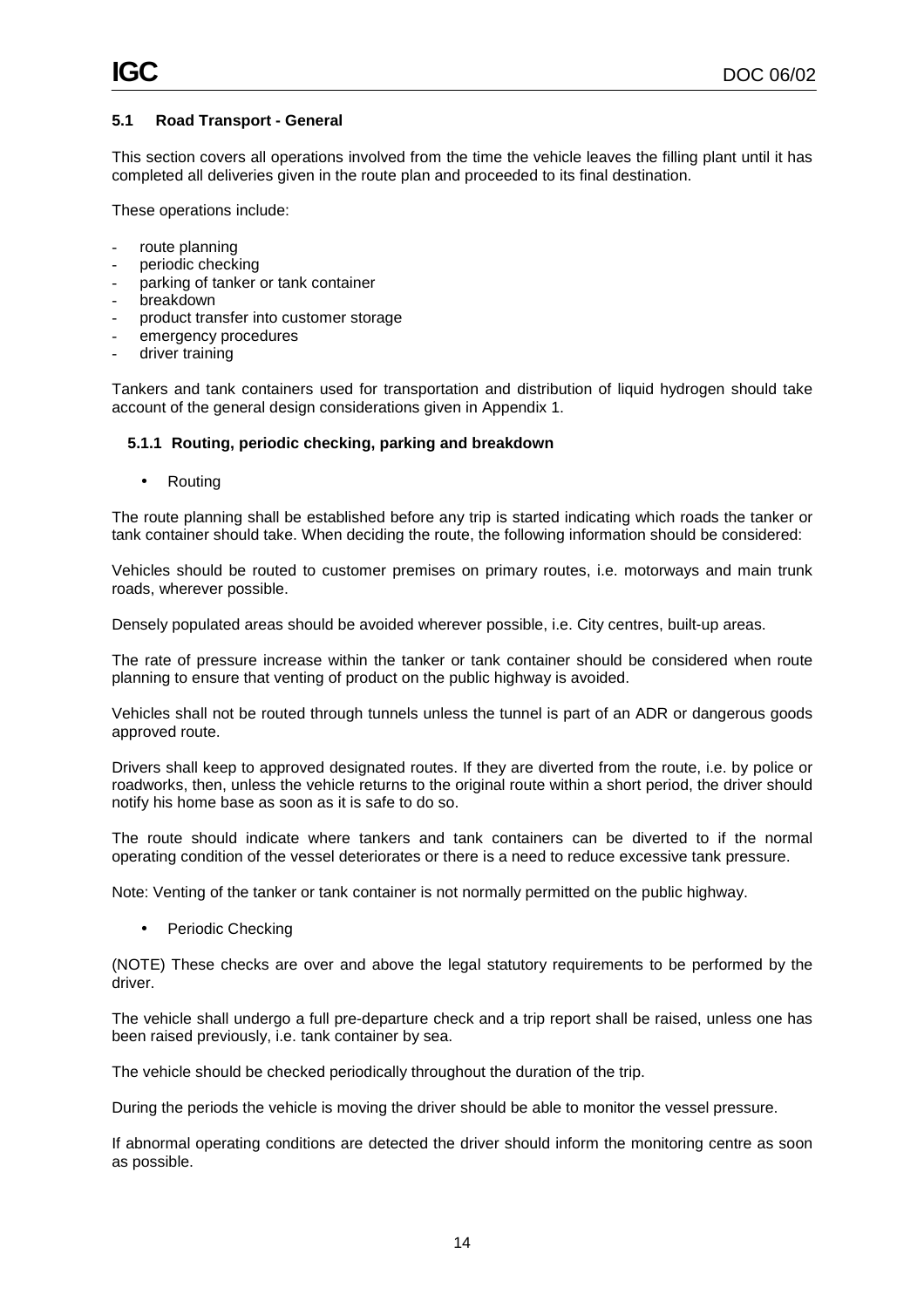**Parking** 

When parking for meal breaks etc., the vehicle shall be parked in accordance with national legislation, and ADR, and wherever possible use should be made of Heavy Goods Vehicle public parking areas, e.g. motorway parking areas and always in the open air. If the vehicle is parked for longer periods it should be supervised.

The driver should remain in close proximity to the vehicle and, if possible, within visual contact.

Parking adjacent to obvious potential hazards shall be avoided, e.g. beneath overhead power lines, re-fuelling areas, LPG or Liquid Oxygen tankers.

Parking within 15m of occupied premises or a place where members of the public gather should be avoided.

Vehicles shall not be parked within close proximity to bridges, tunnels or underpasses.

**Breakdown** 

In the event of a breakdown on a public highway, other road users should be warned by the use of hazard warning flashers, reflective triangles and flashing amber lights, as required.

Under no circumstances shall a liquid hydrogen tanker or tank container in service enter enclosed premises for repair unless the premises are specifically built for hydrogen service.

Under no circumstances shall hot work be carried out on a liquid hydrogen tanker or tank container unless purged, inerted, fully authorised and a permit to work issued.

As long as the trailer is not purged, the tractor must remain attached to the vehicle unless the tractor or tanker is damaged by fire, or for a tractor change. This is in order to be able to remove the tanker from a potential dangerous situation.

#### **5.1.2 Product Transfer into Customer Storage**

Fully authorised, trained and certified personnel shall undertake a transfer operation. This includes in-depth knowledge of written instructions detailing the product transfer operation.

A transfill operation shall not be undertaken during a thunderstorm and shall be stopped if a storm is imminent.

#### **5.1.3 Before Unloading**

Upon arrival at the customer premises the driver shall:

- Report to the designated customer personnel before any operation is carried out.
- Ensure that the delivery vehicle is grounded (electrically connected to earth) before any other operation is carried out and wheel blocks should be used.
- Visually inspect the hose(s) and couplings to establish the mechanical integrity and ensure that the end fittings are undamaged and not dirty.
- Check the surrounding area to ensure that no safety hazards have been introduced.
- Ensure that prior to liquid transfer the hose(s) are purged of air with an inert gas and then from contaminants which may freeze at liquid hydrogen temperatures.

#### **5.1.4 Product Transfer**

Any defect observed by the driver during the transfer operation shall be reported.

Driver(s) shall be in attendance near the operating controls of the tanker or tank container and storage tank during the complete transfer operation.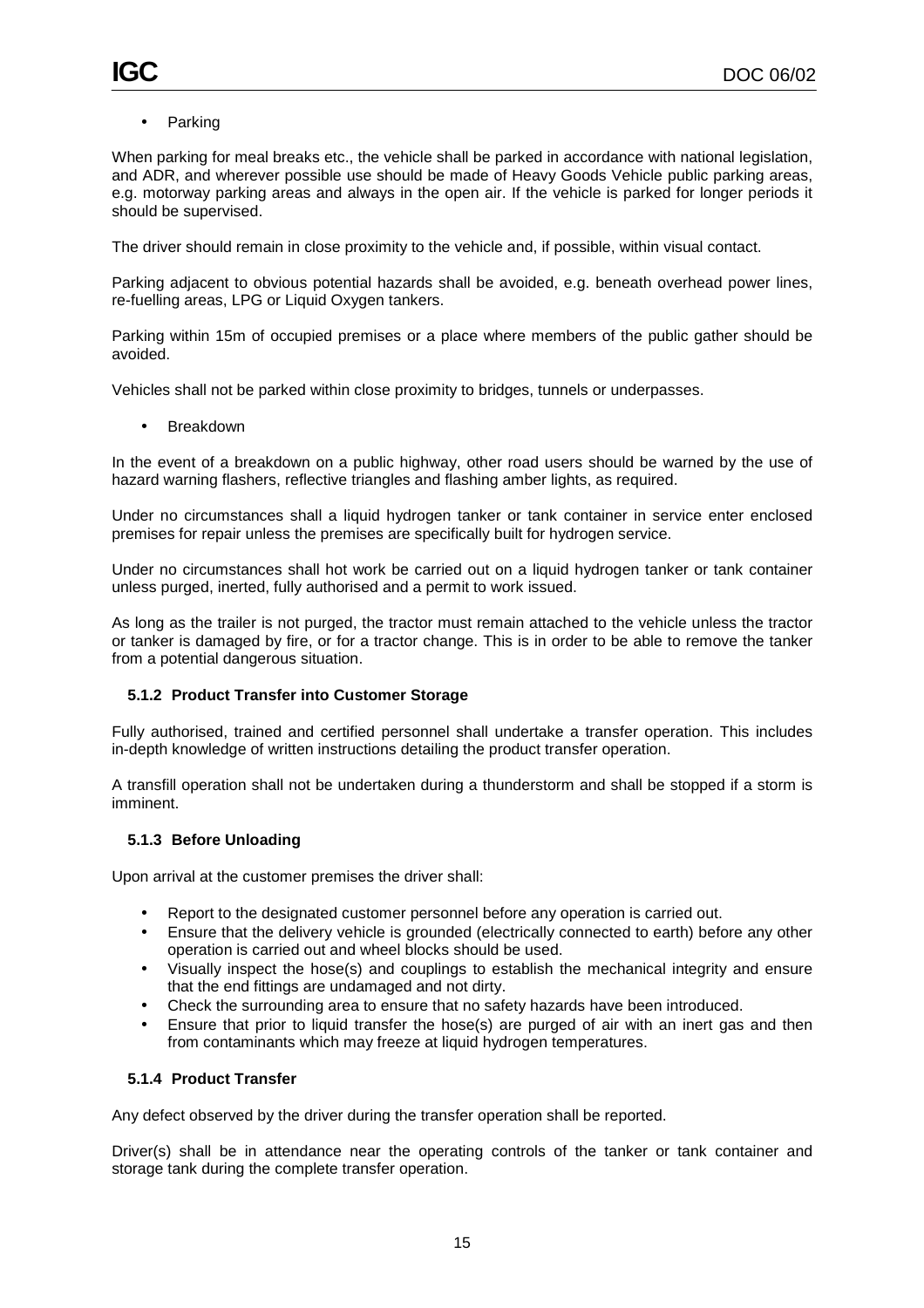During transfer, the driver(s) shall wear protective clothing including gloves, eye protection, helmet, overalls and protective footwear.

Upon completion of product transfer the delivery hose(s) shall be purged of hydrogen before disconnection.

### **5.1.5 Emergency Procedure**

The vehicle shall clearly display an emergency telephone number, which can be used by the emergency services, public or driver for specialist advice.

Where there is a need to vent excessive tanker or tank container pressure refer to the route plan as specified in paragraph 5.1.1.

If it is not possible to vent at those areas designated within the route plan (due to rapid pressure increase) park the tanker or tank container in the safest possible place taking into consideration the prevailing wind direction and strength.

All incidents shall be reported in writing.

#### **5.1.6 Driver Training**

All drivers shall be trained and certified in all aspects related to the distribution and product transfer of liquid hydrogen. This includes:

- Physical and chemical properties of hydrogen, liquid and gas.
- The general design of equipment, leak tightness, insulation, grounding, etc.
- Tanker and Tank Container functioning, principle of liquid transfer and different transfer modes.
- Actions to be taken at customer premises.
- Security, driving regulations, dangerous transport regulations, instructions for liquid transfer, instructions for liquid hydrogen handling.
- Instructions in case of accident/breakdown on the road.
- Reporting requirements.

#### **5.2 Tank Container - Transport by Railway**

The carriage of tank containers by Rail shall be in accordance with the "Règlement Concernant le Transport International Ferroviaire des Marchandises Dangereuses" (RID). Tank containers offered for rail transport must have the appropriate approval. The National Railway Authority may impose additional requirements and these should be requested prior to the journey arrangements being made.

The tank container inner vessel pressure condition shall be suitable for the expected journey time plus 24 hours. The Nitrogen shield vessel shall be full. A checklist shall be completed to indicate departure condition and a copy carried with the tank container.

A planned route should be agreed with the National Railway Authority and where the route crosses a border the journey plan must be supplied to appropriate persons of other National Railway Authorities together with other relevant information.

A system shall be agreed whereby any deviation from the specified route plan is notified to all persons concerned.

Segregation from other containers and railway wagons will be under the control of the National Railway Authority. However, the operator shall inform the Authority of the dangers, which could arise so that the tank container can be positioned away from flammable and oxidising substances, being carried on the same train or on other trains parked in marshalling yards.

Prior to the journey, an emergency telephone system should be set up along the planned journey route with a list of specific contacts, i.e. National Railway Authority, Gas Company, Emergency Services.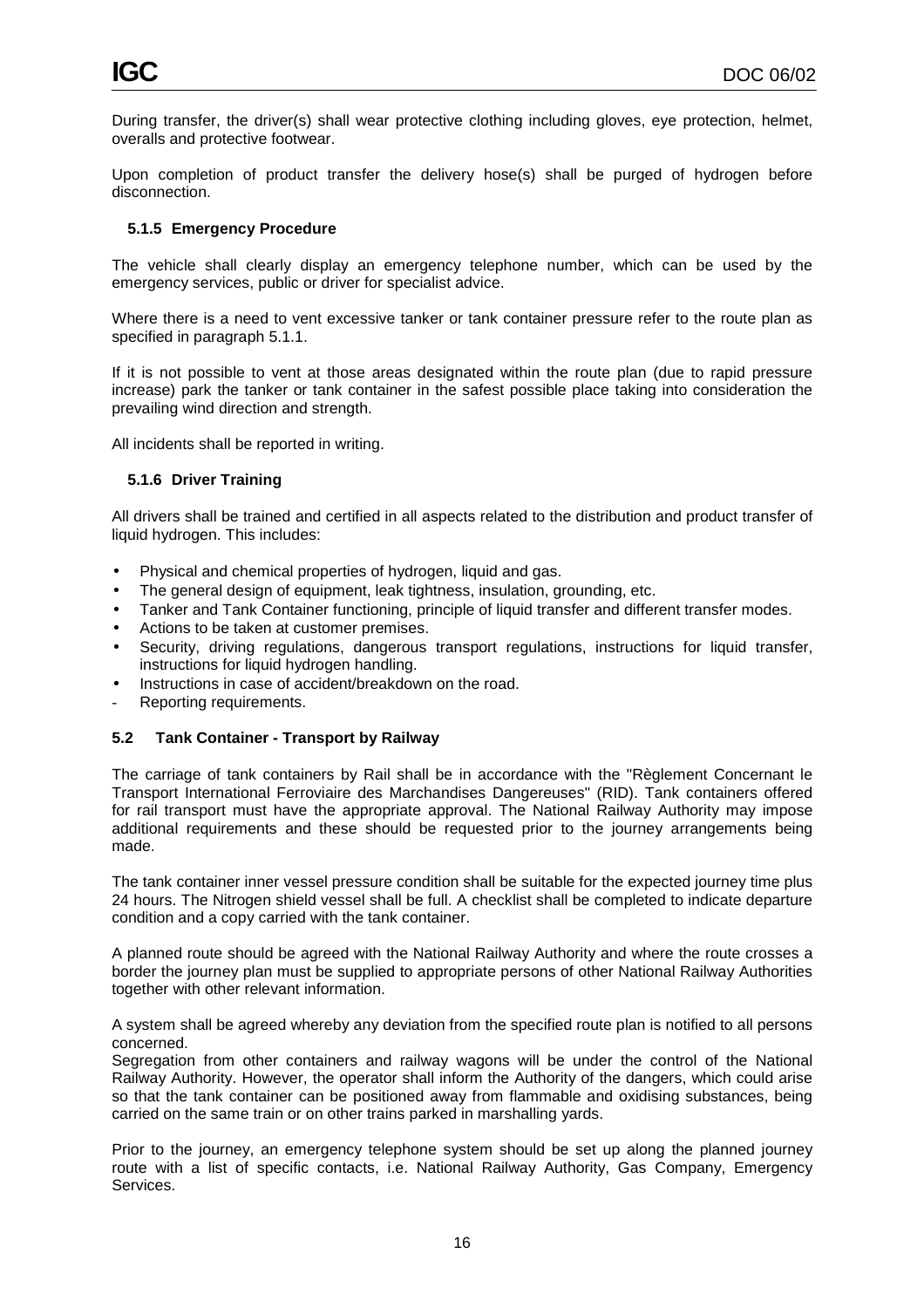A document detailing the initial response to an emergency should be provided to the National Railway Authority and all other appropriate persons along the planned journey route, i.e. Emergency Services.

The operator (Gas Company or contractor) should set up an Emergency Response Team(s) to deal with incidents.

Due to the nature of railway activity it may not be possible to measure inner vessel pressure rise at regular intervals. This requirement should be discussed with the individual National Railway Authority and suitable agreements made.

A full check of the tank container should be made at the conclusion of the journey. This should be recorded on the checklist. If a further journey by another mode is necessary the appropriate instructions for that mode should be followed.

#### **5.3 Transportation by Waterways and Sea**

The requirements for waterways and sea transport are covered in the International Maritime Dangerous Goods Code and general guidelines given in IGC Doc 41/89, which should also be applied, to Road Tankers.

It is recommended that a check list be supplied to the shipping line to ensure that performance monitoring of the Tanker/Tank Container is recorded at regular intervals.

Specific instructions should be provided which detail procedures to the following in the event of an emergency, in addition to the requirements of IMO Emergency procedures for ships carrying dangerous goods.

#### **6 Training and Protection of Personnel**

#### **6.1 Training of Personnel (gas supplier and customer)**

All personnel directly involved in the commissioning, operation and maintenance of liquid hydrogen storage systems shall be fully informed regarding the hazards associated with hydrogen and properly trained as applicable to operate or maintain the equipment.

Training shall be arranged to cover those aspects and potential hazards that the particular operator is likely to encounter.

Training shall cover, but not necessarily be confined to the following subjects for all personnel:

- Properties of liquid and gaseous hydrogen
- Properties of liquid and gaseous nitrogen (or other purging gas)
- Potential hazards of hydrogen
- Site safety regulations
- Emergency procedures
- Use of fire fighting equipment
- Use of protective clothing/apparatus including breathing sets where applicable
- First aid treatment for cryogenic burns

In addition, individuals shall receive specific training in the activities for which they are employed.

It is recommended that the training be carried out under a formalised system and that records be kept of the training given and where possible, some indication of the results obtained, in order to show where further training is required.

The training programme should make provision for refresher courses on a periodic basis, or on changes of site personnel.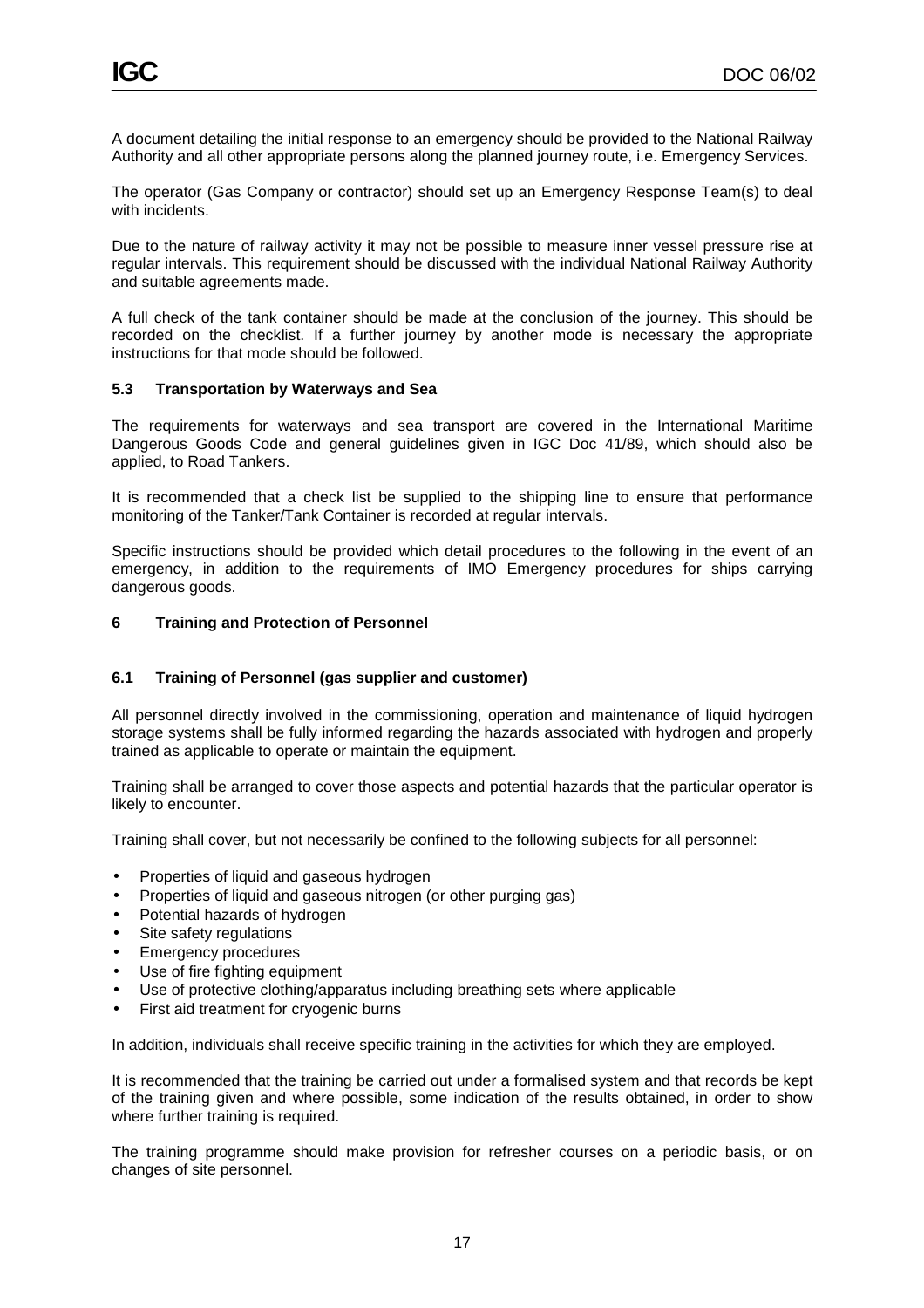It is the responsibility of the customers to train their own personnel in accordance with EEC Directive 85/374.

#### **6.2 Permit to Work**

Before maintenance is carried out on the installation, a written Permit to Work for the particular type of work (cold work, hot work, entry of vessel, electrical work, etc) shall be issued by an authorised person to the individual(s) carrying out the work.

#### **6.2.1 Emergency Procedures -**

Emergency procedures shall be prepared to cover fire or any other hazardous event, which may occur.

The following are guidelines, which may be used for formulating emergency procedures:

- Raise the alarm
- Summon help and emergency service
- Isolate the source of hydrogen, if appropriate and safe to do so
- Evacuate all persons from the danger area and seal it off
- Alert the public to possible dangers from vapour clouds and evacuate when necessary
- Notify immediately the gas supplier

#### **6.2.2 Fire Protection**

Full emergency procedures shall be established for each particular installation in consultation with local authorities and periodic drills should be carried out.

Water shall be available in order to keep equipment cool in the event of fire.

#### **6.2.3 Fire Fighting Equipment**

The location and quantity of lire fighting equipment shall be determined, depending on the size of the hydrogen installation and in consultation with the local authorities/customers.

When water is used to keep equipment cool careful control must be exercised. Water should not be sprayed near relief valve vents or vent stack outlets due to the potential danger of plugging vents with ice.